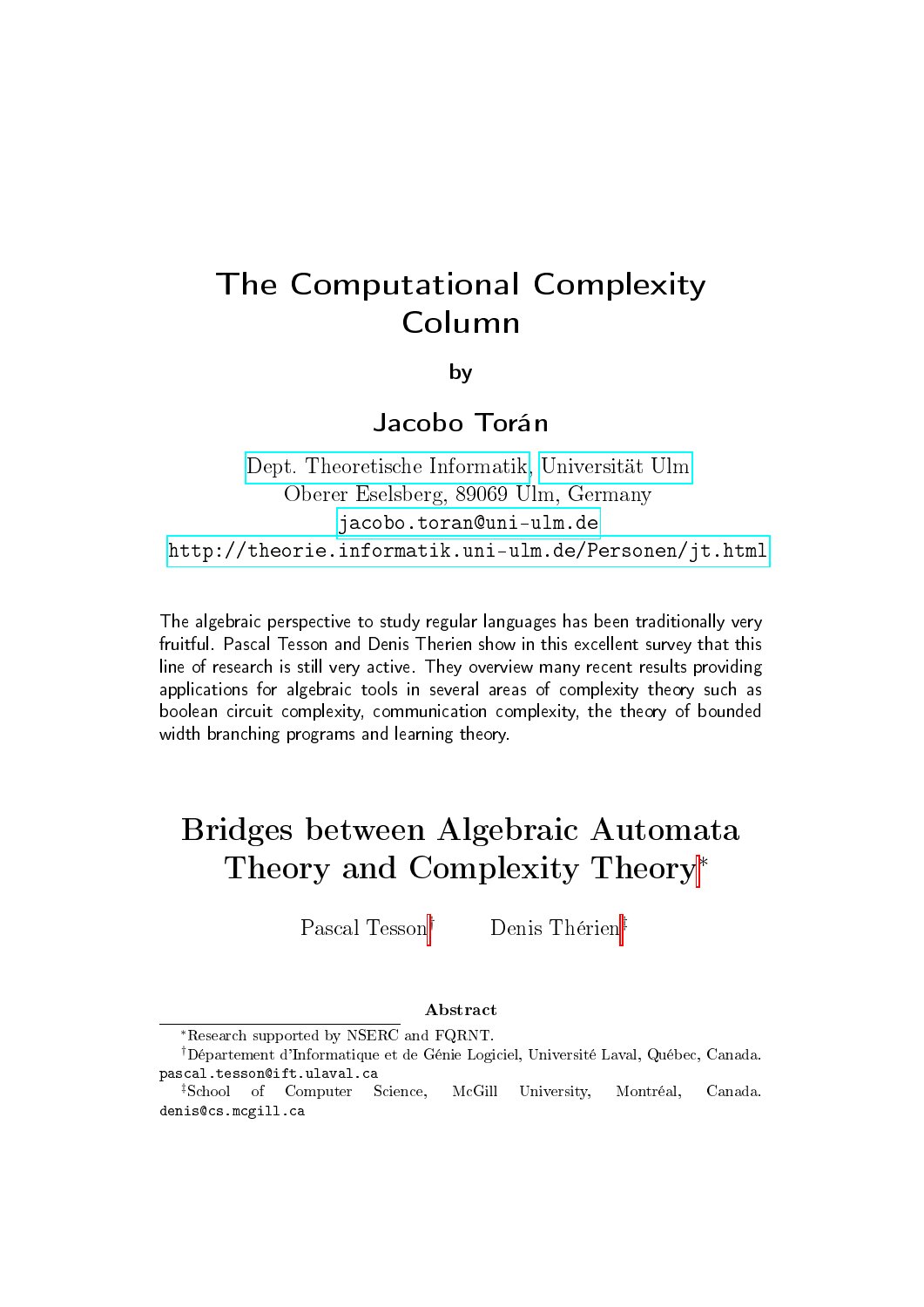The algebraic theory of finite automata has been one of the most successful tools to study and classify regular languages. These very same tools can in fact be used to understand more powerful models of computation and we discuss here the impact that semigroup theory can have in computational complexity.

## 1 Introduction

Many interesting results in the study and classification of regular languages have come from an algebraic perspective pioneered by Eilenberg [\[23\]](#page-26-0). As we describe more precisely in the next section, finite automata and finite semigroups and monoids are closely related and one can naturally choose to consider automata as algebraic objects or, conversely, consider finite semigroups and monoids as machines. This connection makes it possible to relate the combinatorial properties of a regular language with the algebraic properties of its minimal automaton. One such famous example is Schützenberger's characterization of star-free regular languages [\[52\]](#page-28-0): a language can be described by an extended regular expression without the use of the Kleene star if and only if the semigroup corresponding to its minimal automaton contains no non-trivial group. A number of important classes of regular languages admit similar algebraic characterizations, often yielding decidability results which are not known to be obtainable by other means.

This algebraic perspective conveniently allows one to switch between the language theoretic and semigroup theoretic viewpoints on finite automata. In fact, the interaction between automata theory and finite semigroup theory has been so successful that the two fields are now barely distinguishable. As one can witness by comparing the key references on the subject over the last fifty years  $[23, 45, 46, 2]$  $[23, 45, 46, 2]$  $[23, 45, 46, 2]$  $[23, 45, 46, 2]$ , finite semigroup theory has rapidly evolved into a rich mathematical field with considerable depth that involves category theory, topology and combinatorics.

In this column, we wish to explore the relevance of semigroup theoretic tools in computational complexity. At first glance, regular languages seem to be of little interest to computational complexity theory because they can all be recognized in linear time and constant space but there are other measures of complexity for which regular languages provide a non-trivial case-study of considerable interest: circuit complexity [\[12,](#page-25-1) [38\]](#page-27-2), communication complexity [\[50,](#page-28-1) [65\]](#page-29-0), property testing [\[3\]](#page-25-2), etc. In these investigations, the algebraic perspective on regular languages is often a key starting point and can help uncover unexpected similarities between the various models. There is, for instance, a very tight relation between the communication complexity and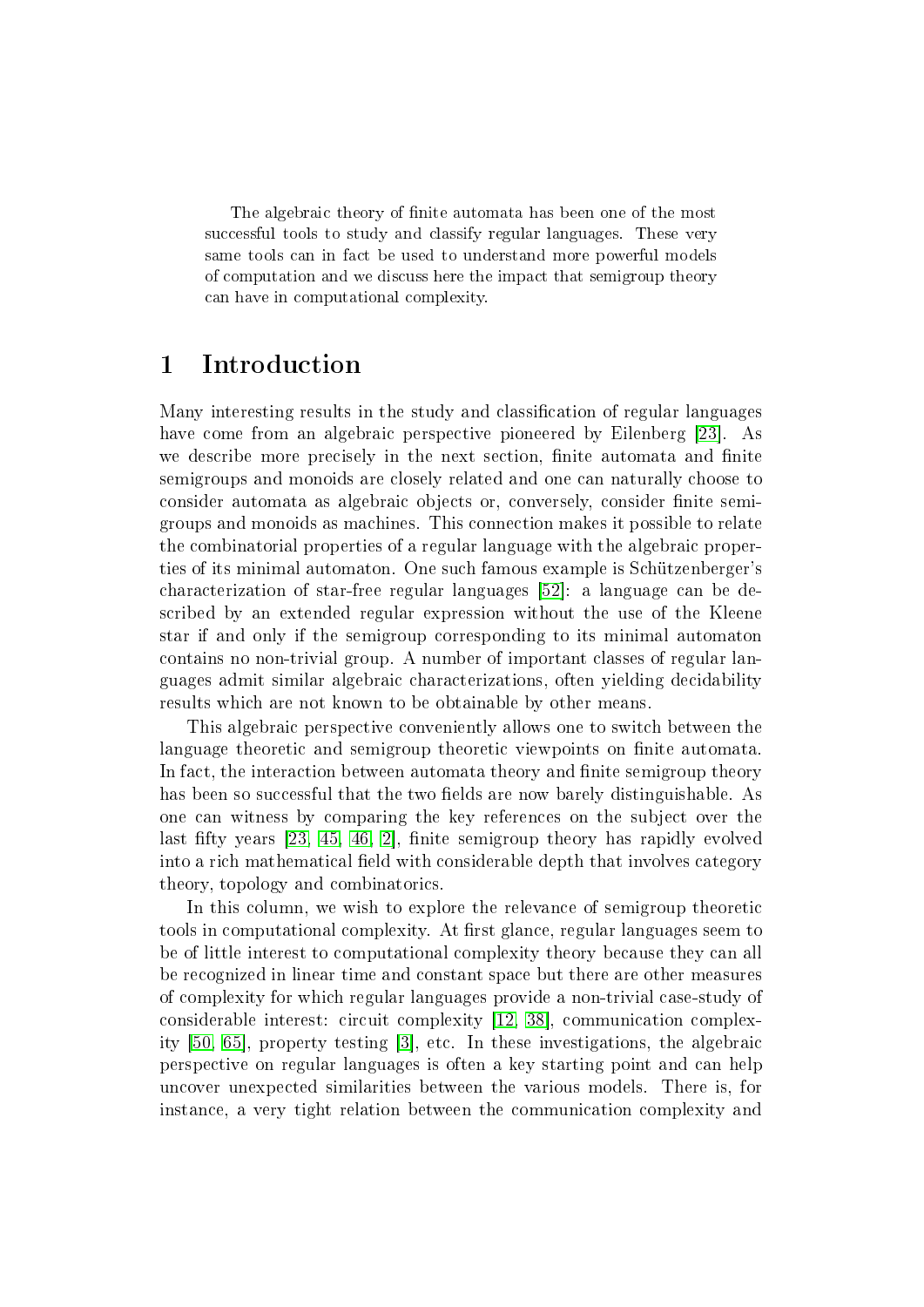the circuit complexity of regular languages [\[38,](#page-27-2) [66\]](#page-29-1).

By viewing finite semigroups as machines akin to finite automata we can analyze, with the same algebraic perspective, more powerful models of computation such as boolean circuits, branching programs and communication protocols. This approach has been particularly successful in analyzing the computational power of bounded-width branching programs and boolean circuits of shallow depth and has provided algebraic characterizations of important complexity classes such as  $AC^0$ ,  $ACC^0$  and  $NC^1$  through the "program over monoid" formalism [\[12\]](#page-25-1) and PSPACE and its main subclasses through the "leaf language" model [\[33\]](#page-27-3). In this context, it is sometimes possible to draw interesting parallels between algebraic operations on classes of semigroups, combinatorial operations on classes of regular languages and operations on complexity classes.

We believe that the rich algebraic theory of finite automata partly explains why the study of regular languages has had more impact in computational complexity than the rest of formal language theory. Often the combinatorial characterizations of classes of regular languages are sufficient to derive upper bounds on their complexity whereas the algebraic point of view is most useful when establishing hardness results for languages that do not belong to these same classes. We outline in this column how the interaction between semigroup theory and complexity has developed over the last twenty years and survey what we believe are promising avenues for future research. It should be noted, although this is beyond our present scope, that the computational relevance of algebraic automata theory has in turn introduced new ideas in finite semigroup theory (see the survey  $[64]$ ).

In the next section, we will review the basics of algebraic automata theory and proceed to survey some applications of these methods in communication complexity, boolean circuit complexity, bounded width branching programs and learning theory.

# 2 Regular Languages and Finite Monoids

We begin with a brief overview of algebraic automata theory. A more thorough introduction can be found in the excellent survey of Pin [\[46\]](#page-27-1).

A semigroup is a set S equipped with a binary associative operation which we denote multiplicatively. A monoid  $M$  is a semigroup with a distinguished identity element  $1_M$ . Throughout this column S and M denote respectively a finite semigroup and a finite monoid.

The set  $\Sigma^*$  of finite words over the alphabet  $\Sigma$  forms a monoid (the free monoid over  $\Sigma$ ) under concatenation and with identity  $\epsilon$ , the empty word.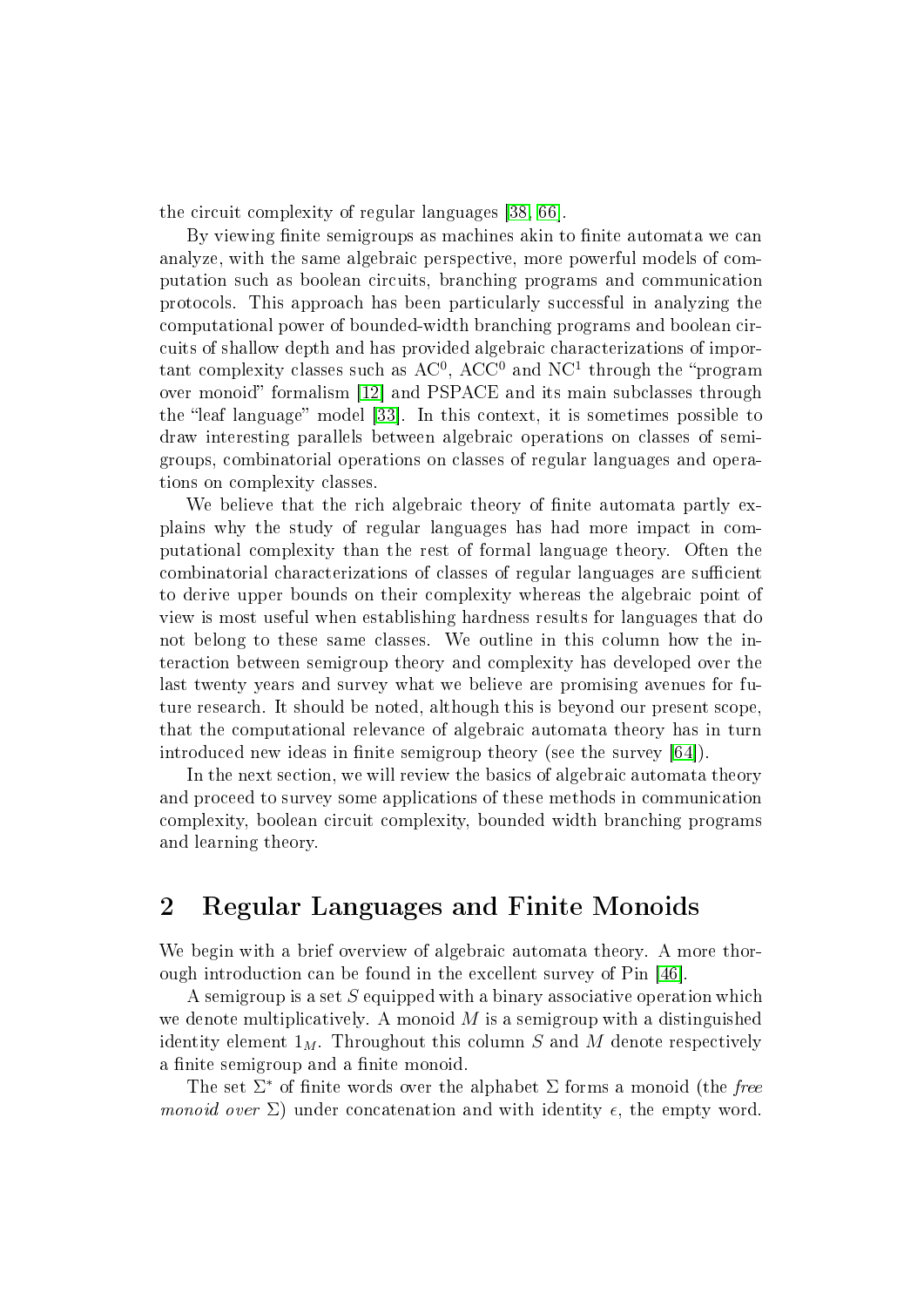With the exception of the free monoid, all monoids considered in the sequel are finite. If A is a finite automaton with states Q over the alphabet  $\Sigma$ . then a word  $w \in \Sigma^*$  induces a mapping  $t_w$  from  $Q$  to  $Q$ . Since  $Q$  is finite, the set  $T(A) = \{t_w : w \in \Sigma^*\}$  is also finite and because  $t_u \circ t_v = t_{uv}, T(A)$ forms a monoid under composition, known as the transformation monoid of A. The identity element in that case is the identity transformation which corresponds to  $w = \epsilon^1$  $w = \epsilon^1$ .

For a language  $L \subseteq \Sigma^*$  the syntactic congruence  $\equiv_L$  on  $\Sigma^*$  is defined by setting  $x \equiv_L y$  if and only if  $uxv \in L \Leftrightarrow uyv \in L$  for all  $u, v \in \Sigma^*$ . It is well-known that L is a regular language if and only if  $\equiv_L$  has finite index: in this case the syntactic monoid of L defined by  $M(L) = \sum^* / \equiv_L$  is in fact the transition monoid of L's minimal automaton.

We say that a monoid M divides the monoid N and write  $M \prec N$  if M is the homomorphic image of a submonoid of  $N$ . A class  $V$  of finite monoids forms a pseudo-variety if it is closed under direct product and division.

For a language  $L$  and a word  $u$ , the left quotient of  $L$  by  $u$  is the language  $u^{-1}L = \{x : ux \in L\}$  and the right quotient  $Lu^{-1}$  is defined symmetrically. A class  $V$  of languages forms a variety of languages if it is closed under boolean operations, left and right quotients and inverse homomorphisms from one free monoid to another (i.e. if  $L \subseteq \Sigma^*$  is in  ${\mathcal V}$  and  $\phi$  is a morphism from  $\Gamma^*$  to  $\Sigma^*$  then the language  $\phi^{-1}(L)$  must also belong to V). The variety theorem, which we state next, is the cornerstone of algebraic automata theory.

**Theorem 1 (Variety theorem).** If  $V$  is a pseudo-variety then the class  $L(V)$  of languages with syntactic monoids in V is a variety of languages and these syntactic monoids generate V. In fact, the correspondence  $V \to L(V)$ defines a natural bijection between pseudo-varieties of finite monoids and varieties of languages.

Because of this correspondence, we can easily switch our point of view on varieties and describe them either combinatorially as classes of regular languages or algebraically as classes of monoids. In many important cases this bijection has been made explicit. Schützenberger's result mentioned in the introduction and Simon's theorem, giving an algebraic characterization of the variety of piecewise-testable languages [\[53\]](#page-28-3), are the most famous examples. This has been most fruitful in connection with logic. In that context, one basic question is to decide whether or not a given regular language can be described by a formula of some particular form. More often than not,

<span id="page-3-0"></span> $1$ We should mention here that for technical reasons we will always consider monoids rather than semigroups. We refer the interested reader to [\[46\]](#page-27-1) for a thorough discussion of this technical point.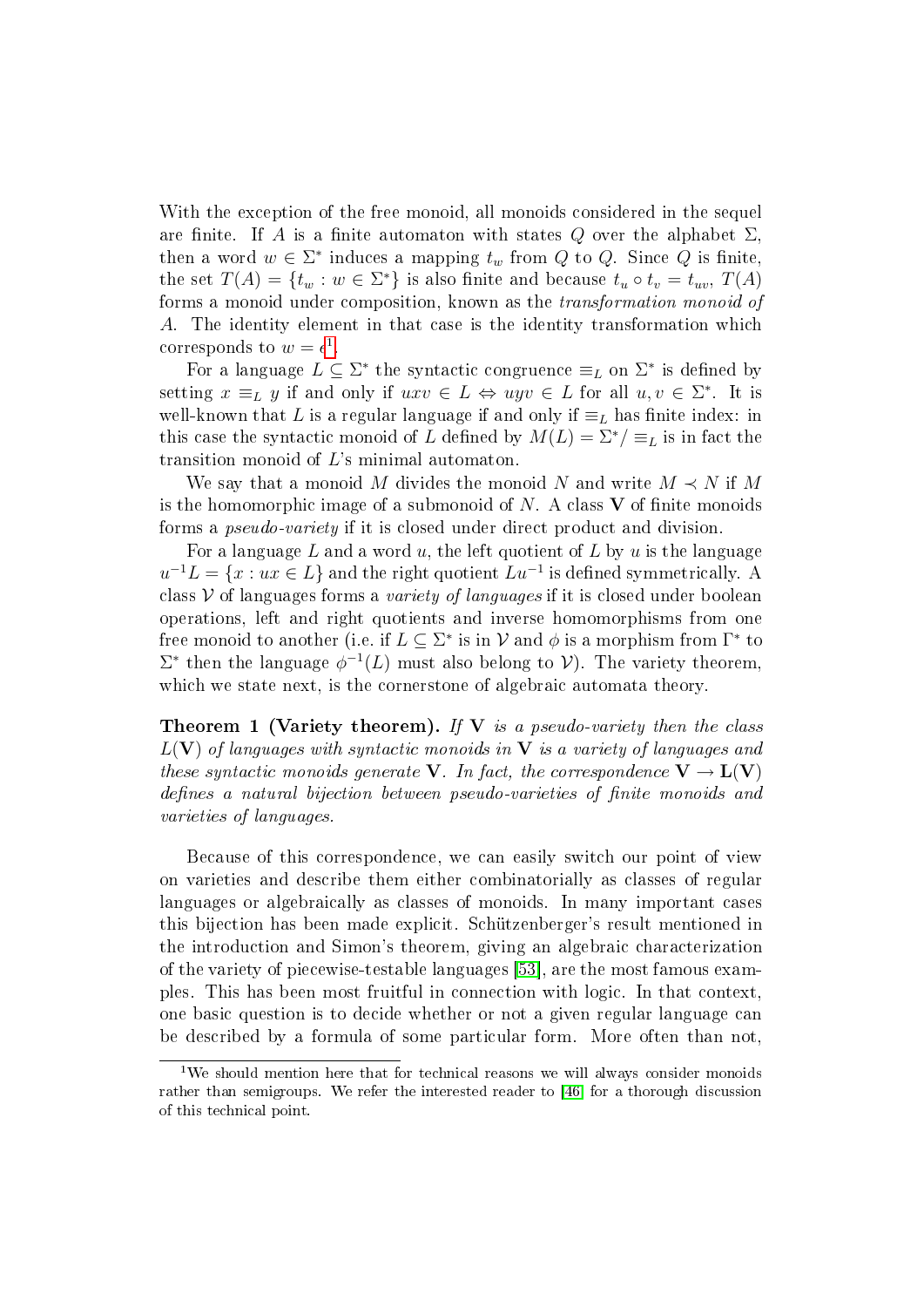these languages form a language variety (see [\[58\]](#page-28-4) for a meta-explanation of this phenomenon) and it becomes possible to use computations on the syntactic monoid in the decision procedure. This approach yields decidability results for various classes of first-order formulas  $[42, 55, 68]$  $[42, 55, 68]$  $[42, 55, 68]$  and FO formu-las augmented with modular quantifiers [\[57,](#page-28-6) [59,](#page-28-7) [60,](#page-28-8) [66\]](#page-29-1) as well as temporal logics [\[20,](#page-26-1) [36,](#page-27-5) [68,](#page-29-2) [69\]](#page-29-3). There have been attempts to use the same approach to decide logically defined classes of regular tree languages although this extension faces a number of technical hurdles (see e.g. [\[24\]](#page-26-2)).

For two elements a, b of a group G recall that the commutator  $[a, b]$  of a and b is the group element  $a^{-1}b^{-1}ab$ . Clearly  $[a,b] = 1_G$  if and only if a and b commute. A group G is *nilpotent of class* 1 if it is Abelian and, inductively is nilpotent of class k if the subgroup  $[G, G]$  generated by its commutators is nilpotent of class  $k - 1$ . We denote as **Ab**, G<sub>nil,k</sub> and G<sub>nil</sub> respectively the class of Abelian groups, nilpotent groups of class  $k$  and nilpotent groups. These classes form pseudo-varieties and there are good descriptions of the corresponding regular languages.

A word  $u = a_1 \dots a_t$  with  $a_i \in \Sigma$  is a subword of  $w \in \Sigma^*$  if w can be factorized as  $w_0a_1w_1\dots w_{t-1}a_tw_t$  and we denote by  $\binom{w}{u}$  the number of such factorizations. We say that a language  $L$  counts subwords of length  $k$  modulo m if membership of w in L depends on the values modulo m of  $\binom{w}{u_1}, \ldots, \binom{w}{u_t}$ for some words  $u_i$  each having length at most  $k.$  It was shown in [\[67\]](#page-29-4) that a regular language K belongs to  $L(G_{nil,k})$  if and only if there exists  $m \geq 1$  such that L counts subwords of length k modulo  $m$ . In particular, if the syntactic monoid of K is an Abelian group then membership of w in K depends solely on the number of occurrences of each letter modulo some integer  $m$ . There also exists an explicit, albeit more complex, description of regular languages whose syntactic monoid is a solvable group but all attempts to provide a useful description of languages corresponding to groups in general have failed because of our very limited understanding of non-solvable groups. For any pseudo-variety  $H$  of groups, we will denote by  $H$  the class of monoids whose subgroups lie in H.

A monoid is aperiodic (or group-free) if it contains no non-trivial group. Groups and aperiodics are in some sense two extreme cases of monoids and they can be used as building blocks to construct all monoids via semidirect products [\[46\]](#page-27-1).

An element e of M is *idempotent* if  $e^2 = e$ . For a finite monoid M there is a minimal integer  $\omega$ , called  $M$ 's exponent, such that  $m^\omega$  is idempotent for all  $m \in M$ . We define the pseudo-variety **DO** as the class of finite monoids that satisfy the identity  $(xy)^{\omega}(yx)^{\omega}(xy)^{\omega} = (xy)^{\omega}$ . This pseudo-variety and its subclasses has found considerable importance both in language theory and in applications to complexity [\[63\]](#page-28-9) and is the focus of the results surveyed in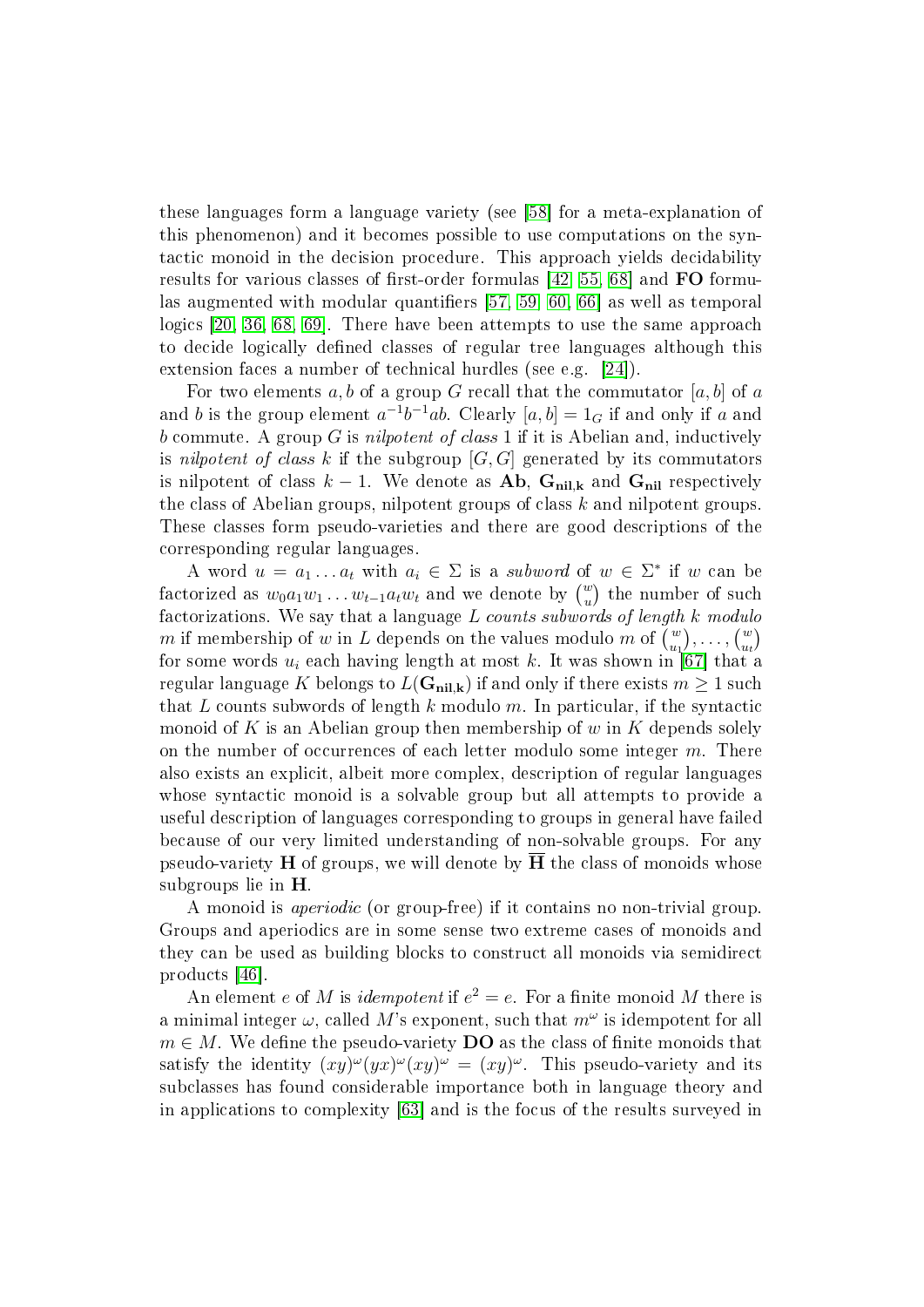the sequel. The following lemma provides an alternative characterization of DO which is often more useful.

<span id="page-5-0"></span>**Lemma 2.** A monoid M does not belong to  $\overline{DO}$  if and only if

- M is divided by the syntactic monoid of (ab) ∗ ; or
- M is divided by the syntactic monoid of  $\{a,b\}^*$  aa $\{a,b\}^*$ ; or
- M is a  $T_q$ -monoid for some  $q \geq 2$ , i.e. there are idempotents  $e, f \in M$ such that  $(ef)^{q}e = ef$  but  $(ef)^{r} \neq ef$  when q does not divide r.

For any pseudo-variety of groups  $H$ , it is possible to give a combinatorial description of the regular languages with syntactic monoids in  $DO \cap \overline{H}$  using unambiguous concatenations. For  $a \in \Sigma$  and  $L, K \subseteq \Sigma^*$ , we say that the concatenation LaK is perfectly unambiguous if  $L \subseteq (\Sigma - \{a\})^*$  or  $K \subseteq$  $(\Sigma - \{a\})^*$ . If LaK is perfectly unambiguous then any  $w \in \text{LaK}$  can be uniquely factorized as  $w_L a w_K$  with  $w_L \in L$  and  $w_K \in K$  since the a can only be the first or last occurrence of  $a$  in  $w$ .

**Lemma 3 ([\[65\]](#page-29-0)).** A language K has its syntactic monoid in  $\text{DO} \cap \overline{\text{H}}$  iff it belongs to the smallest language variety closed under perfectly unambiguous concatenations which contains the languages  $\Sigma^*$  for any alphabet  $\Sigma$  and the languages with syntactic monoids in H.

As a corollary, it can be inferred that the pseudo-variety  $\mathbf{DO} \cap \mathbf{Ab}$  corresponds to the smallest language variety containing the languages with commutative syntactic monoids and closed under perfectly unambiguous concatenations.

Perfectly unambiguous concatenations are a special case of a more general construction. For languages  $K_0, \ldots, K_t \subseteq \Sigma^*$  and letters  $a_1, \ldots, a_t \in \Sigma$ , we denote as  $\binom{w}{K_0a_1K_1...a_tK_t}$  the number of distinct ways in which the word  $w \in \Sigma^*$  can be factorized as  $w = w_0 a_1 \dots a_t w_t$  with  $w_i \in i$ . The concatenation  $K_0a_1K_1\dots a_tK_t$  is said to be *unambiguous* if for all  $w$  it holds that  $\binom{w}{K_0a_1K_1...a_tK_t}$  is 0 or 1. For any variety V of languages the unambiguous polynomial closure of  $V$ , denoted  $(V)$ , is the variety generated by unambiguous concatenations of languages in  $\mathcal V$ . Similarly, for any prime p, the  $Mod_p$  polynomial closure of V, denoted  $Mod_pPol(V)$ , is the variety generated by languages of the form  $\{w : \begin{pmatrix} w \\ K_0a_1K_1...a_tK_t \end{pmatrix} \equiv i \pmod{p} \}$  for  $K_i \in \mathcal{V}$ . While the operators UPol and  $Mod_pPol$  are defined on varieties of languages, they have an algebraic counterpart defined in terms of so-called Mal'cev products of pseudo-varieties (see  $[46]$ ): if V denotes the pseudo-variety of monoids corresponding to  $\mathcal V$ , then the pseudo-varieties corresponding to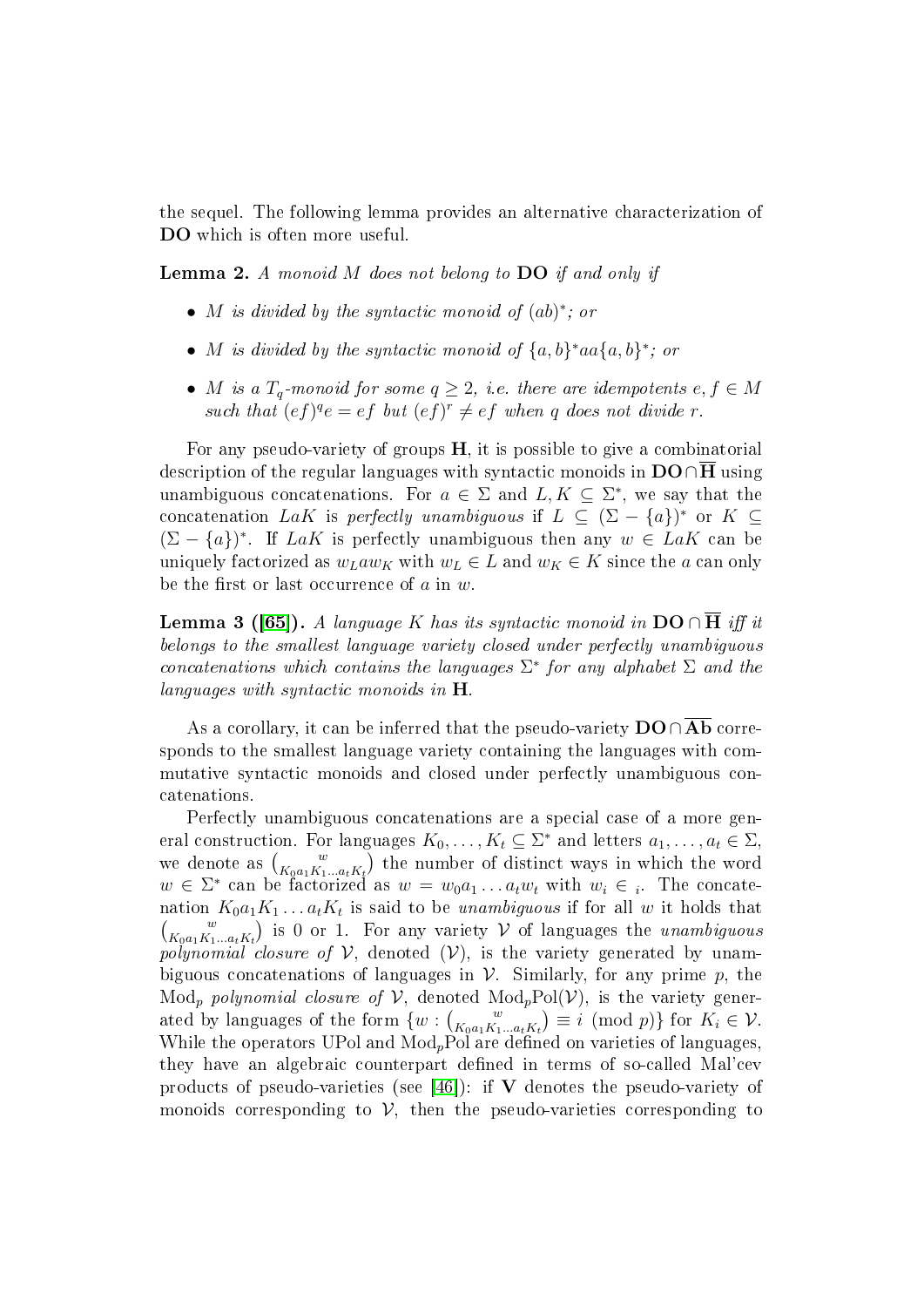UPol(V) and  $Mod_pPol(V)$  are respectively **LI**  $\textcircled{N}$  **V** and  $LG_p \textcircled{N}$  **V** where **LI** and  $LG_p$  respectively denote the classes of locally trivial monoids and local p-groups [\[48,](#page-28-10) [71\]](#page-29-5). While a technical discussion of the Mal'cev product would be tedious, we simply mention that given a list of identities defining a pseudo-variety  $V$  it is often possible to derive a list of identities defining the two pseudo-varieties above [\[47,](#page-27-6) [48,](#page-28-10) [71\]](#page-29-5). In particular the following lemma can be obtained.

**Lemma 4 ([\[65\]](#page-29-0)).** A monoid does not belong to  $LG_p \otimes Com$  if and only if

- M is divided by the syntactic monoid of (ab) ∗ ; or
- M is divided by the syntactic monoid of  $\{a,b\}^*$  aa $\{a,b\}^*$ ; or
- M is a  $T_q$ -monoid for some  $q \geq 2$  which is not a power of p; or
- or  $M$  contains a subgroup  $H$  whose commutator subgroup is not a pgroup.

This lemma provides us with an excellent understanding of the  $Mod_{p}$ closure of commutative languages. The unambiguous polynomial closure of these languages in fact corresponds to the pseudo-variety  $\mathbf{DO} \cap \mathbf{Ab}$  which we discussed earlier.

# 3 Communication Complexity

Communication complexity measures the amount of information that two or more processors need to exchange when computing a function on some input distributed among them. It was first introduced by Yao  $[72]$  in relation to distributed computing but it has become one of the most ubiquitous tools of theoretical computer science with important connections to VLSI design (see [\[40\]](#page-27-7)), branching program complexity [\[70\]](#page-29-7), circuit complexity [\[28,](#page-26-3) [29,](#page-26-4) [32,](#page-27-8) [43,](#page-27-9) 51, time-space tradeoffs for Turing machines [\[6\]](#page-25-3), data structures [\[40\]](#page-27-7) and proof complexity [\[13\]](#page-25-4). The monograph of Kushilevitz and Nisan [\[40\]](#page-27-7) provides a very good overview of the first fifteen years of research on the subject.

In a (very entertaining) paper [\[5\]](#page-25-5), Babai, Frankl and Simon defined communication complexity analogues of the standard time/space complexity classes P, NP,  $RP$ ,  $\oplus$ P, PSPACE and so on and considered a natural notion of reduction in the communication context under which classes like  $NP, \oplus P$  and PSPACE have complete problems. This provides, on one hand, a powerful framework to compare the power of various extensions of the usual deterministic model while building, on the other hand, a rich structure of classes in which one can hope to gain intuition on the nature of non-determinism, alternation, randomization and so on.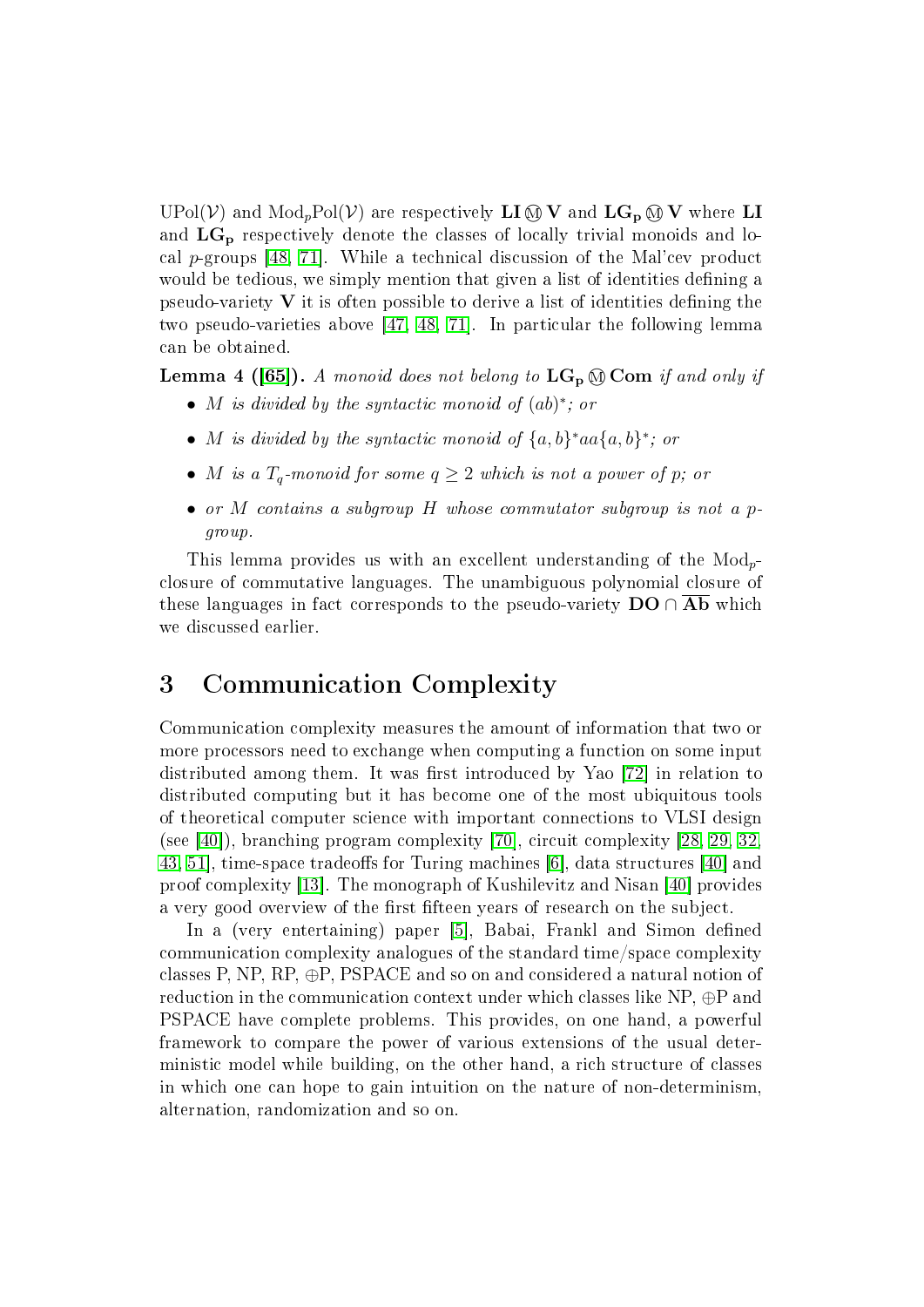#### 3.1 Two-Party Models

In the simplest model, two parties (Alice and Bob) collaborate to evaluate a function  $f: X \times Y \to R$ . Alice is given  $x \in X$  while Bob receives  $y \in Y$  and their goal is to compute  $f(x, y)$  while exchanging as few bits as possible. The two parties communicate according to some previously agreed upon protocol which, informally, is a scheme ensuring that Alice and Bob will never speak simultaneously and will be able to make sense of the information they send each other. Formally, one usually defines a communication protocol  $P$  as a binary tree in which edges are labeled 0 or 1, leaves are labeled by some value in R and every inner node s is either labeled by a function  $a_s: X \to \{0,1\}$ or a function  $b_s: Y \to \{0,1\}$ . On input  $(x, y)$  one can now picture Alice and Bob following a path from the root down the tree: when a node labeled by some  $a_s$  is reached, Alice computes  $a_s(x)$  sends the result to Bob and the players follow the edge out of s labeled by  $a_s(x)$ . When a node labeled  $b_s$  is encountered Bob similarly computes  $b_s(y)$ . The output  $\mathcal{P}(x, y)$  of the protocol is simply the label of the leaf at the end of the unique path defined by  $(x, y)$  and we say that P computes f if  $\mathcal{P}(x, y) = f(x, y)$  for all  $(x, y)$ . The *cost* of the protocol is the depth of this tree, i.e. the number of bits exchanged by Alice and Bob on the worst-case input.

The *deterministic communication complexity* of f, denoted  $D(f)$  is the cost of the cheapest protocol computing  $f$ . In general, we are interested in the complexity of functions  $f : \Sigma^* \times \Sigma^* \to R$  and will thus consider  $D(f)$  as a function of input length and study its asymptotic behavior. Unless specified otherwise, we will in fact assume that the inputs given to Alice and Bob are a pair of words of equal length over some finite alphabet.

There are a number of important variations on the deterministic model which have been thoroughly studied and we consider here two of them:

- In a non-deterministic communication protocol  $P$  a third player, say God, having access to *both* x and y first sends to Alice and Bob a proof  $\pi$  whose length is a function of the length of x and y. Alice and Bob then follow an ordinary deterministic protocol  $\mathcal{P}'$  with output in  $\{0, 1\}.$ The protocol  $P$  accepts the input  $(x, y)$  if and only if there is some proof  $\pi$  such that the output of the ensuing deterministic protocol  $\mathcal{P}'$  outputs 1. The cost of a non-deterministic protocol is the maximum number of bits exchanged in the protocol *(including* the bits of  $\pi$ ) for any input  $(x, y)$ . We denote the non-deterministic communication complexity of a language L as  $N^1(L)$ .
- A  $Mod_p$ -counting communication protocol  $P$  is syntactically similar to a non-deterministic protocol but it accepts the inputs  $(x, y)$  for which the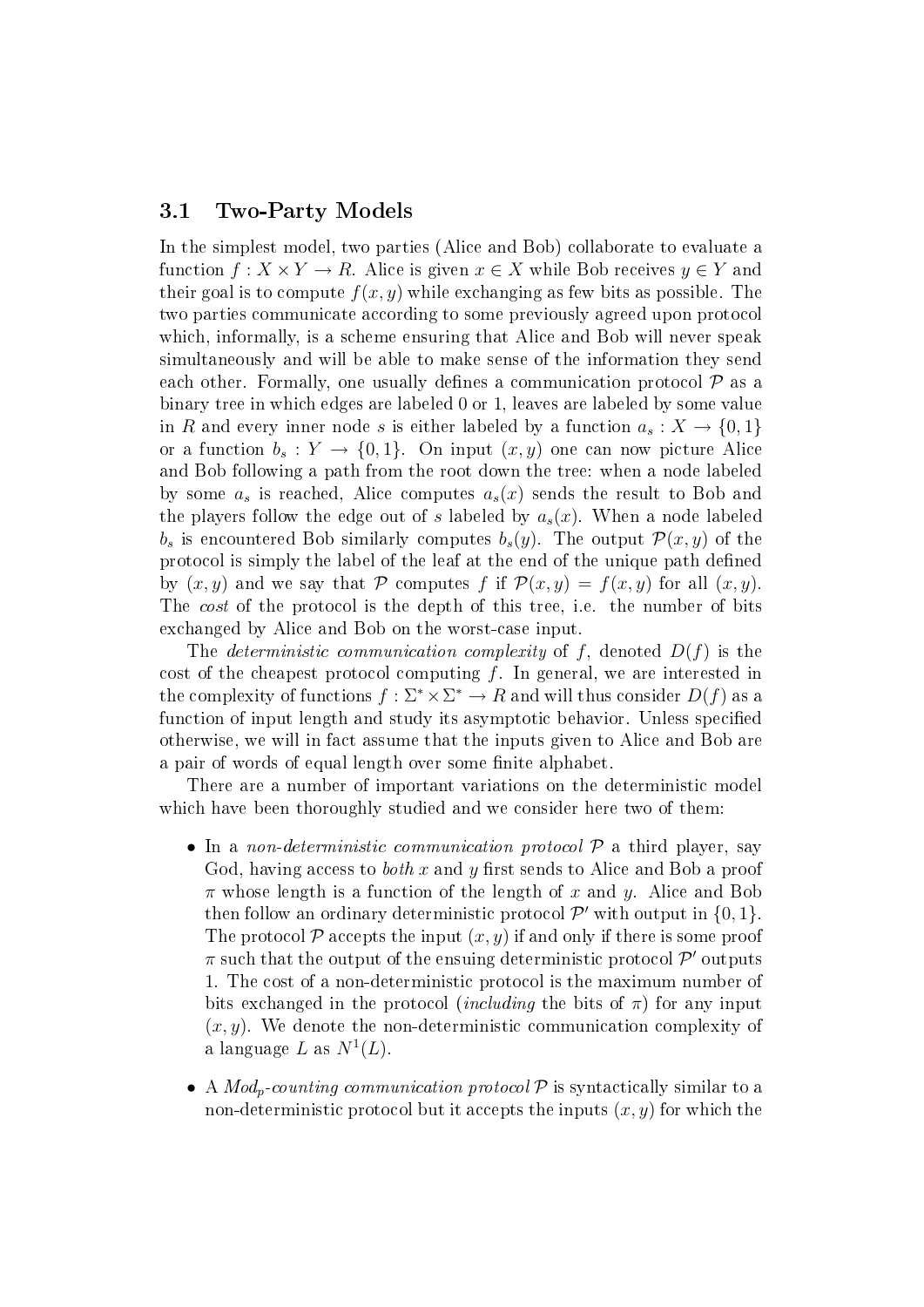number of proofs leading Alice and Bob to acceptance is not divisible by p. We denote by  $N^p(L)$  the Mod<sub>p</sub>-counting communication complexity of L.

Note that in these two models, protocols are only used to compute languages, i.e. functions with a {0, 1} output.

**Definition 5.** Let  $f: \Sigma^n \times \Sigma^n \to \{0,1\}$  and  $g: \Gamma^{t(n)} \times \Gamma^{t(n)} \to \{0,1\}$  be two functions. A rectangular reduction of length t from f to g is a pair of functions  $A, B: \Sigma^n \to \Gamma^{t(n)}$  such that  $f(x, y) = g(A(x), B(y)).$ 

These reductions are very natural in a communication complexity context since the functions  $A$  and  $B$  can be computed privately by Alice and Bob respectively. Hence, if there is a rectangular reduction of length  $t(n)$  from f to g then  $D(g)(t(n)) \geq D(f)(n)$ .

If f is a function of two strings x, y of length n over  $\Sigma$  then  $D(f) \leq$  $(\log \Sigma) \cdot n + 1$  since it is always possible for Alice to send x to Bob and for Bob to return  $f(x, y)$ . Thus, Babai, Frankl and Simon defined the class  $P^{cc}$  as the class of languages with deterministic communication complexity  $O(\log^d n)$  and argued that  $P^{cc}$  captures languages with efficient protocols just as P captures languages with efficient algorithms. Following their suggestion, we will drop the  $cc$  superscript for "convenience and added thrill" and define  $NP$  and  $Mod<sub>n</sub>P$  as the class of languages with, respectively, non-deterministic and  $Mod<sub>n</sub>$ -counting communication complexity  $O(log<sup>d</sup> n)$ . There are in fact natural complete problems for NP and  $Mod<sub>p</sub>P$ . For *n*-bit strings x, y, we define the disjointness function as  $DISJ(x, y) = 1$  if  $x_i y_i = 0$  for  $1 \leq i \leq n$ and the inner product modulo p as  $IP_p(x, y) = 1$  if  $\sum_{i=1}^n x_i y_i \equiv 0 \pmod{p}$ . If we view x, y as encoding subsets of  $\{1, \ldots, n\}$  then  $DISJ(x, y) = 1$  if and only if  $x \cap y = \emptyset$  and  $IP_p(x, y) = 1$  if and only if  $|x \cap y|$  is divisible by p.

Theorem 6 ([\[5,](#page-25-5) [22\]](#page-26-5)). The complement of DISJ is NP-complete under rectangular reductions of length  $O(2^{\log^d n})$ .

For any prime p,  $IP_p$  is  $Mod_pP$ -complete under rectangular reductions of length  $O(2^{\log^d n})$ .

It is not hard to show that  $D(DISJ) = \Theta(n)$  and so  $P \neq NP$  in the world of communication complexity. Furthermore one can show that  $N^1(I_P) =$  $\Theta(n)$  and, for any prime p,  $N^p(DISJ) = \Theta(n)$  and  $N^p(IP_q) = \Theta(n)$  for any q not a power of p. So the classes NP and  $Mod<sub>p</sub>P$  are all incomparable and distinct from P [\[22\]](#page-26-5).

Strictly speaking,  $DISJ$  and  $IP<sub>q</sub>$  are not regular languages but it is easy to see that they are closely related to the regular languages  $\{00, 01, 10\}^*$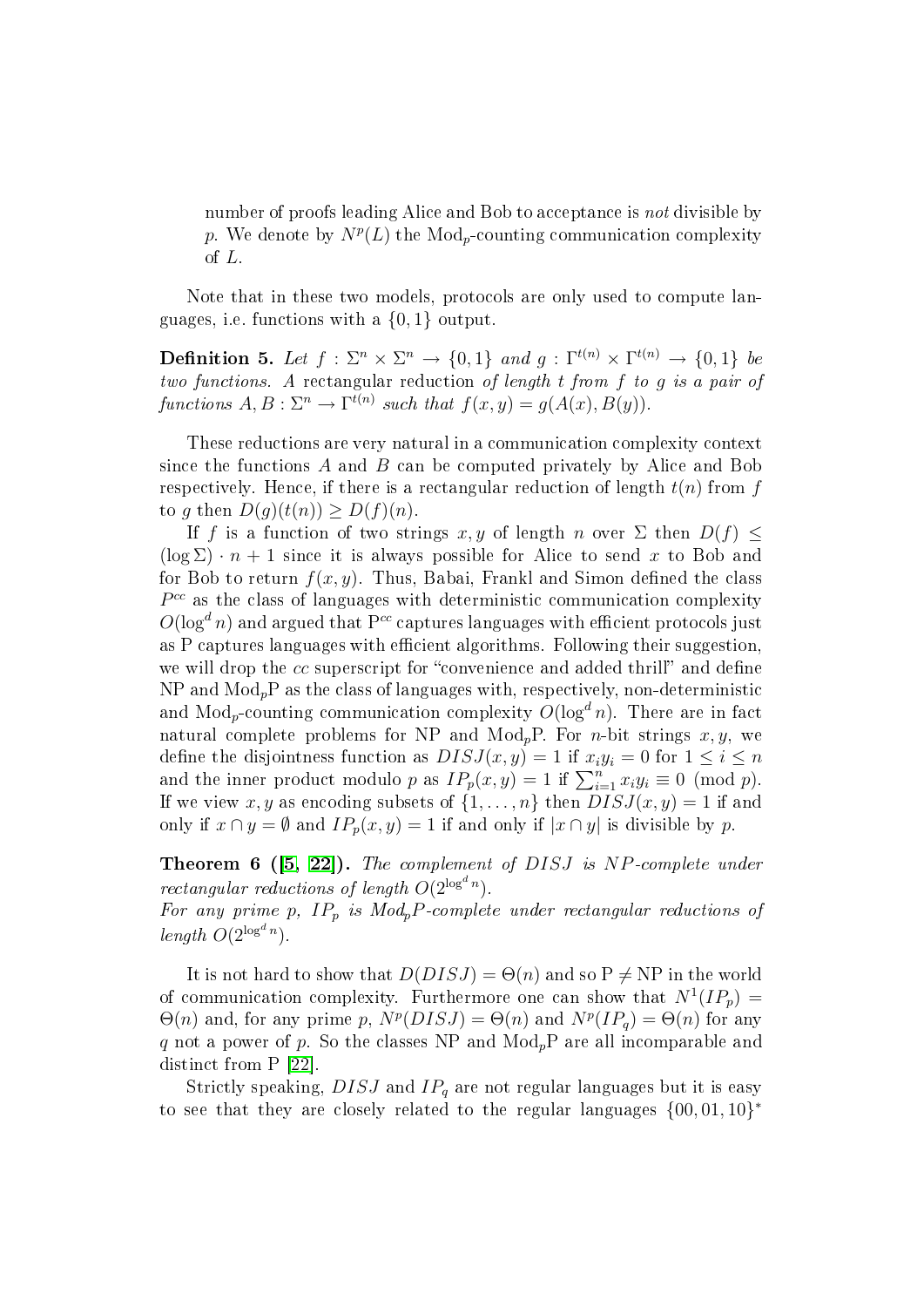and  $((\{00, 01, 10\}^*11\{00, 01, 10\}^*)^q)^*$  respectively. To further explore the relevance of regular languages in this context, we define the communication complexity of a regular language as the complexity of the following task: Alice and Bob respectively receive  $a_1, a_3, \ldots a_{2n-1}$  and  $a_2, a_4, \ldots, a_{2n}$  where each  $a_i$  is either an element of the finite alphabet  $\Sigma$  or the empty word  $\epsilon$  and they want to determine whether  $a_1a_2 \ldots a_{2n}$  belongs to L. Similarly, the communication complexity of a finite monoid  $M$  is the communication complexity of evaluating in M the product  $m_1 \cdot m_2 \cdot \ldots \cdot m_{2n}$  where the odd-indexed  $m_i \in M$  are known to Alice and the even-indexed  $m_i$  are known to Bob (we will refer to this task as the *word problem for M*). The next lemma provides a key tool for studying the communication complexity of regular languages by relating the complexity of a language with its syntactic monoid.

<span id="page-9-0"></span>**Lemma 7** ([\[50\]](#page-28-1)). If L is a regular language with syntactic monoid  $M =$  $M(L)$  then  $D(L) = \Theta(D(M))$  and  $N^{p}(L) = \Theta(N^{p}(M))$  for any prime p.

It is possible to give a complete classification result for the communication complexity of regular languages in a number of models. In order to discuss the proof of the next theorem, we will need the lower bounds stated earlier about disjointness and inner product as well as a simple lower bound about the function GREATER THAN defined as  $GT(x, y) = 1$  iff  $x \geq y$ . It is known that the deterministic and  $Mod<sub>p</sub>$ -counting complexity of  $GT$  is  $\Theta(\log n)$ .

<span id="page-9-1"></span>**Theorem 8.** [\[65\]](#page-29-0) Let  $L \subseteq A^*$  be a regular language with  $M = M(L)$ . Then

$$
D(L) = \begin{cases} O(1) & \text{if and only if } M \text{ is commutative;} \\ \Theta(\log n) & \text{if and only if } M \text{ is in } \mathbf{DO} \cap \overline{\mathbf{Ab}} \text{ but not commutative;} \\ \Theta(n) & \text{otherwise.} \end{cases}
$$
\n
$$
N^{p}(L) = \begin{cases} O(1) & \text{if and only if } M \text{ is commutative;} \\ \Theta(\log n) & \text{if and only if } M \text{ is in } \mathbf{LG}_{\mathbf{P}} \text{ @ \mathbf{Com} \\ \Theta(n) & \text{otherwise.} \end{cases}
$$

Proof sketch. We can take advantage of Lemma [7](#page-9-0) to conveniently reason either in language-theoretic or algebraic terms and all these classications fully exploit this duality. The upper bounds are typically derived through our combinatorial understanding of the relevant classes of regular languages while the semigroup-theoretic tools are most crucial to obtain the matching lower bounds.

For example, it is quite easy to see that  $D(L) = O(1)$  if  $M(L)$  is commutative. If on the other hand, M contains elements  $a, b$  that do not commute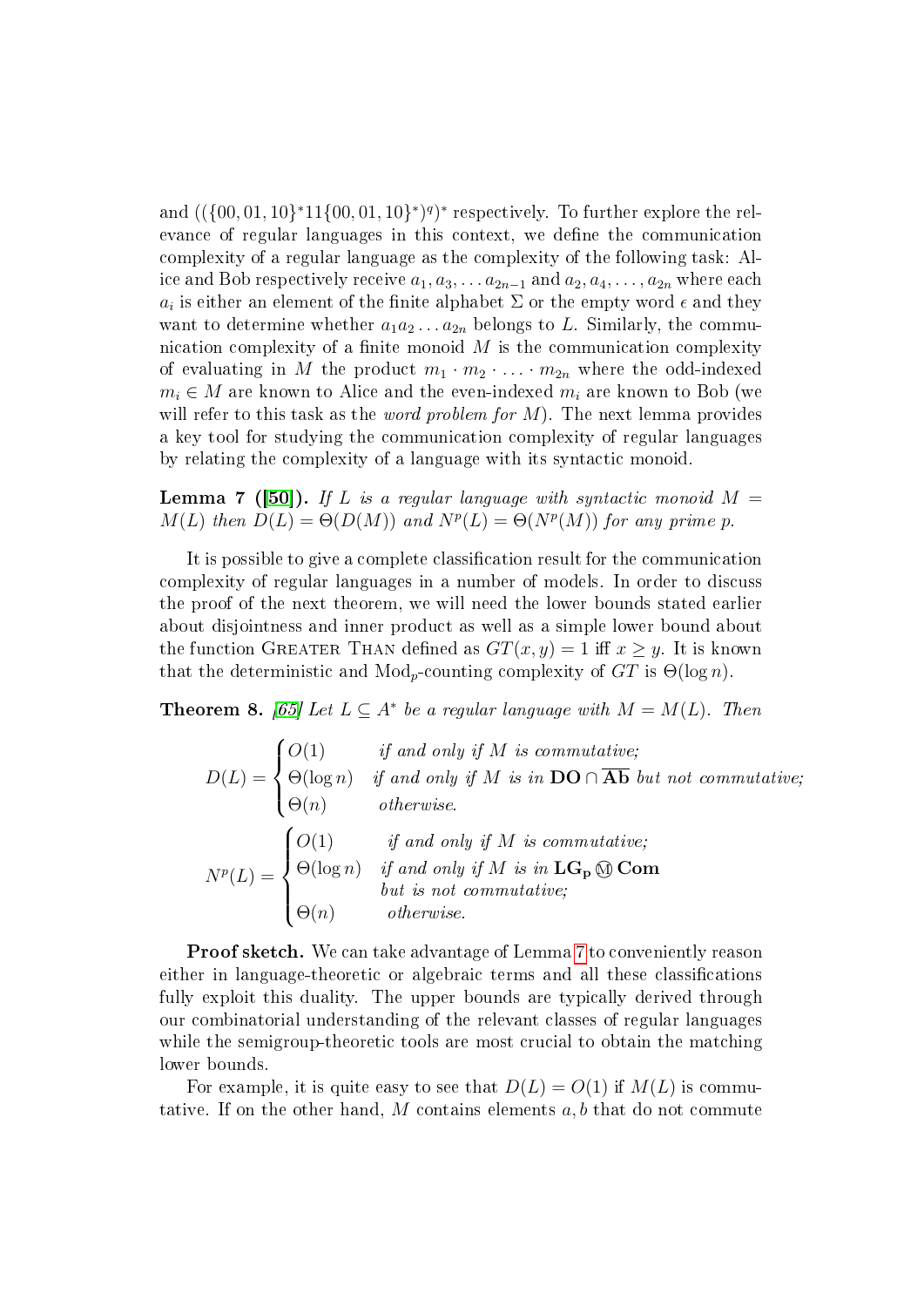then there is an obvious exponential length rectangular reduction from GT to the word problem of M. Given *n*-bit integers  $x, y$ , Alice and Bob can form a string of  $2^{n+1}$  monoid elements  $m_1 \ldots m_{2^{n+1}}$  where  $m_{2i} = a$  if  $i = x$ but  $m_{2i} = 1_M$  otherwise and  $m_{2i-1} = b$  if  $i = y$  but  $m_{2i-1} = 1_M$  otherwise. Clearly Alice and Bob can respectively compute the even and odd indexed  $m_i$ 's and the resulting product is ab if  $x < y$  but ba if  $x \ge y$ . Thus in any of the models considered, the communication complexity of a non-commutative monoid is at least log of the complexity of GT.

Let us next consider the pseudo-variety  $\mathbf{DO} \cap \mathbf{Ab}$ : recall from the previous section that the variety of languages corresponding to **DO**∩**Ab** is the smallest language variety containing the commutative languages and closed under perfectly unambiguous concatenations.

Let  $L_0$  and  $L_1$  be languages of  $O(\log n)$  deterministic communication complexity and  $L_0 a L_1$  be perfectly unambiguous and assume without loss of generality that  $L_0 \subseteq (\Sigma - \{a\})^*$ . To determine if an input word  $w$  belongs to  $L_0 a L_1$ , it suffices for Alice and Bob to identify the position of the first a in w and then use the logarithmic cost protocols for  $L_0$  and  $L_1$  to check if the prefix and suffix of that position have the required form. Of course, the position of that initial a can be determined at cost  $2 \log n$  by simply exchanging the indices of the first a held by each player and so  $D(L_0 a L_1) = O(\log n)$ . Since commutative languages have constant deterministic communication complexity we obtain the general logarithmic upper bound for any language with a syntactic monoid in  $\mathbf{DO} \cap \mathbf{Ab}$ .

To obtain the upper bound for the  $Mod<sub>p</sub>$ -counting complexity of languages with syntactic monoids in  $LG_p \otimes Com$ , we use the definition of  $Mod<sub>p</sub>Pol(Com)$ . Any such language is the boolean combination of languages of the form

$$
\{x \mid \begin{pmatrix} x \\ (L_0 a_1 L_1 \dots a_k L_k) \end{pmatrix} \equiv j \pmod{p} \}
$$

where each  $M(L_i)$  is commutative. We sketch an  $O(\log n)$ -cost protocol to check if a given word  $w \in (A \cup \{\epsilon\})^*$  has a number of factorizations as  $u_0a_1u_1 \ldots a_ku_k$ , with  $u_i \in L_i$ , that is not congruent to 0 modulo p: The proof chosen in the first step of the protocol consists of  $k \log n$ -bit integers  $t_1 < t_2 < \ldots < t_k.$  Next, Alice and Bob interpret the  $t_i$ 's as possible locations for the bookmarks  $a_1, a_2, \ldots, a_k$  in w and accept if they correspond to a valid factorization  $u_0a_1u_1\ldots a_ku_k$  with  $u_i\in L_i$ . The latter can be done at constant cost since Alice and Bob need only check that the position  $t_i$  really holds the letter  $a_i$  and that the segment  $u_i$  belongs to  $L_i$ , which requires only  $O(1)$  bits since  $M(L_i)$  is commutative. The cost of the protocol is dominated by the length of the proof which is  $O(\log n)$  and the number of proofs accepted by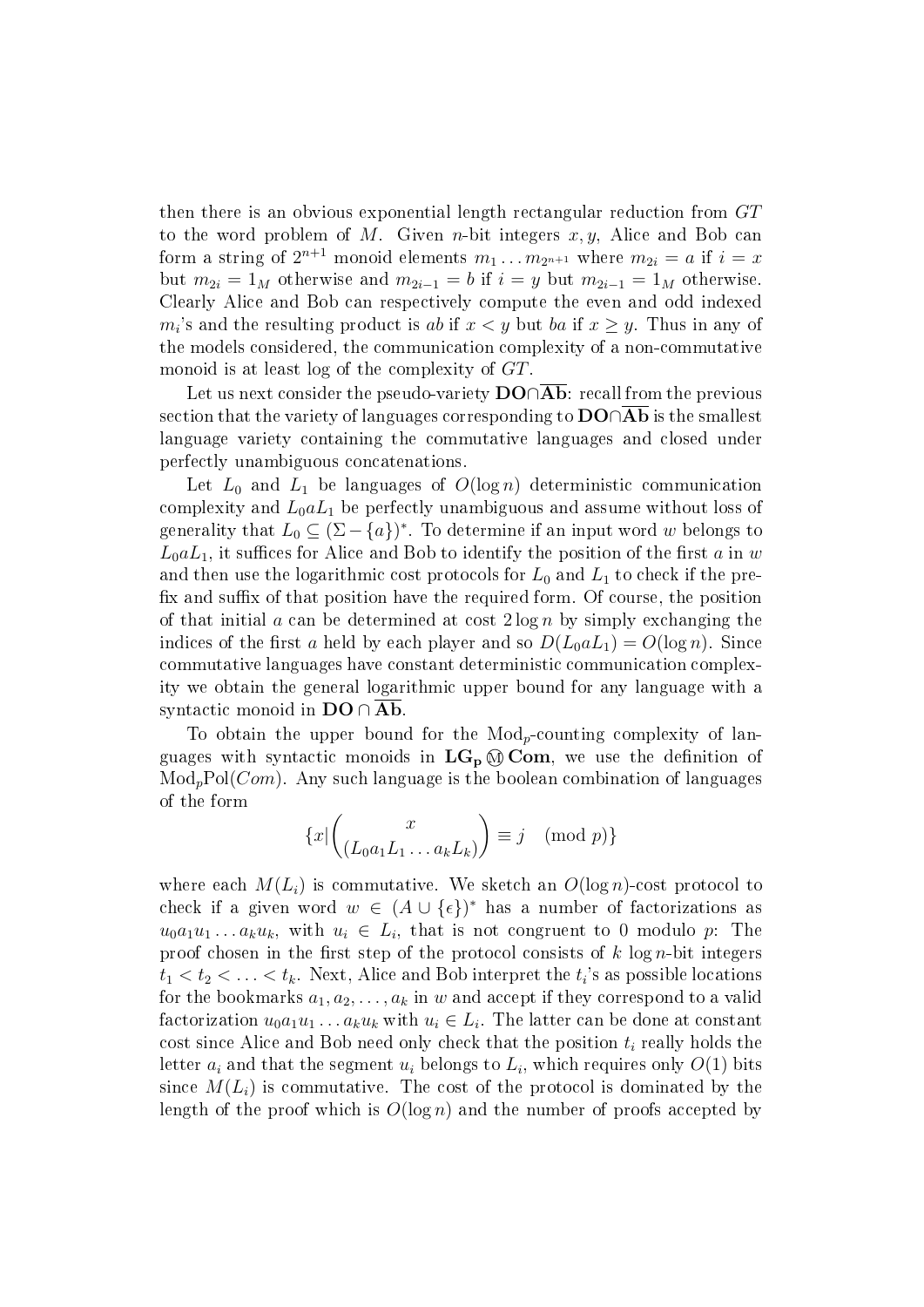Alice and Bob is exactly the number of legal factorizations so the protocol accepts if and only if it is non-zero modulo p.

Let us next prove that a monoid containing a non-Abelian group has linear deterministic communication complexity. If G is a non-Abelian subgroup of M there are  $a, b \in G$  such that  $[a, b] = a^{-1}b^{-1}ab \neq 1_G$ . We claim that if [a, b] has order m in G then there is a rectangular reduction of length  $O(n)$ from  $IP_m$  to the word problem of G. Indeed, if  $x, y$  are n-bit vectors Alice and Bob construct for each pair of bits  $x_i, y_i$  a four-tuple of group elements  $g_{4i-3}g_{4i-2}g_{4i-1}g_{4i}$ . Alice sets  $g_{4i-3} = a^{-1}$  and  $m_{4i-1} = a$  when  $x_i = 1$  but  $g_{4i-3} = g_{4i-1} = 1_G$  when  $x_i = 0$ . Bob similarly chooses  $g_{4i-2} = b^{-1}$  and  $g_{4i} = b$  when  $y_i = 1$  but  $g_{4i-2} = g_{4i} = 1_G$  when  $y_i = 0$ . This four-tuple thus evaluates to [a, b] if and only if  $x_i = y_i = 1$  and to  $1_G$  otherwise. The product of all such tuples is  $[a, b]^r$  with  $r = \sum_{1 \leq i \leq n} x_i y_i$  and is therefore equal to  $1_G$  if and only if  $IP_m(x, y) = 1$ . Thus, in all models considered, the communication complexity of G or any monoid containing G must be at least that of  $IP<sub>m</sub>$ . Note that for a prime  $p$ , the argument actually shows that there exists an  $m$ not a power of p such that  $IP_m$  reduces to the word problem for G as long as  $[G, G]$  is not a p-group. This fact is needed for the linear lower bound in the  $Mod_p$ -counting case.

Using the same type of arguments, it is possible to construct a linear length reduction from  $IP_q$  to the word problem of any  $T_q$ -monoid.

One can also show that there is a length  $n$  reduction from Disjointness to the communication problem for the regular language  $(ab)^*$ . Once again, on input  $x, y$  Alice and Bob construct for each pair of bits  $x_i, y_i$  of the  $DISJ$ instance, a four-tuple  $s_{4i-3} \ldots s_{4i}$ . Alice sets  $s_{4i-3} = a$  and  $s_{4i-1} = b$  if  $x_i = 1$ but  $s_{4i-3} = s_{4i-1} = \epsilon$  when  $x_i = 0$ . Similarly, Bob sets  $s_{4i-2} = a$  and  $s_{4i} = b$ when  $y_i = 1$  but  $s_{4i-2} = s_{4i} = \epsilon$  when  $y_i = 0$ . The resulting four-tuple is aabb if  $x_i = y_i = 1$  but otherwise is one of  $\epsilon \epsilon \epsilon \epsilon$ ,  $\epsilon a \epsilon b \epsilon$  and  $\alpha \epsilon b \epsilon$ . It is now clear that the word  $s_1 \ldots s_{4n}$  belongs to  $(ab)^*$  if and only if  $DISJ(x, y) = 1$ . We can conclude that  $D((ab)^*) = \Omega(n)$  and  $N^p((ab)^*) = \Omega(n)$  for each prime p. Furthermore, these lower bounds also apply to any monoid divided by the syntactic monoid of  $(ab)^*$ .

A similar argument provides a linear length reduction from the complement of DISJ to the communication problem associated with the regular language  $\{a,b\}^*aa\{a,b\}^*$ . If a monoid  $M$  is not in  $\mathbf{DO} \cap \overline{\mathbf{Ab}}$  then either  $M$ is a  $T_p$ -monoid or it contains a non-Abelian subgroup or it is divided by the syntactic monoid of either  $(ab)^*$  or  $\{a,b\}^*aa\{a,b\}^*$ . In the first two cases we obtain the required lower bound for  $D(M)$  through a reduction from  $IP_p$  and in the last two cases through a reduction from DISJ.

In [\[65\]](#page-29-0), the same approach is used to obtain complete classification results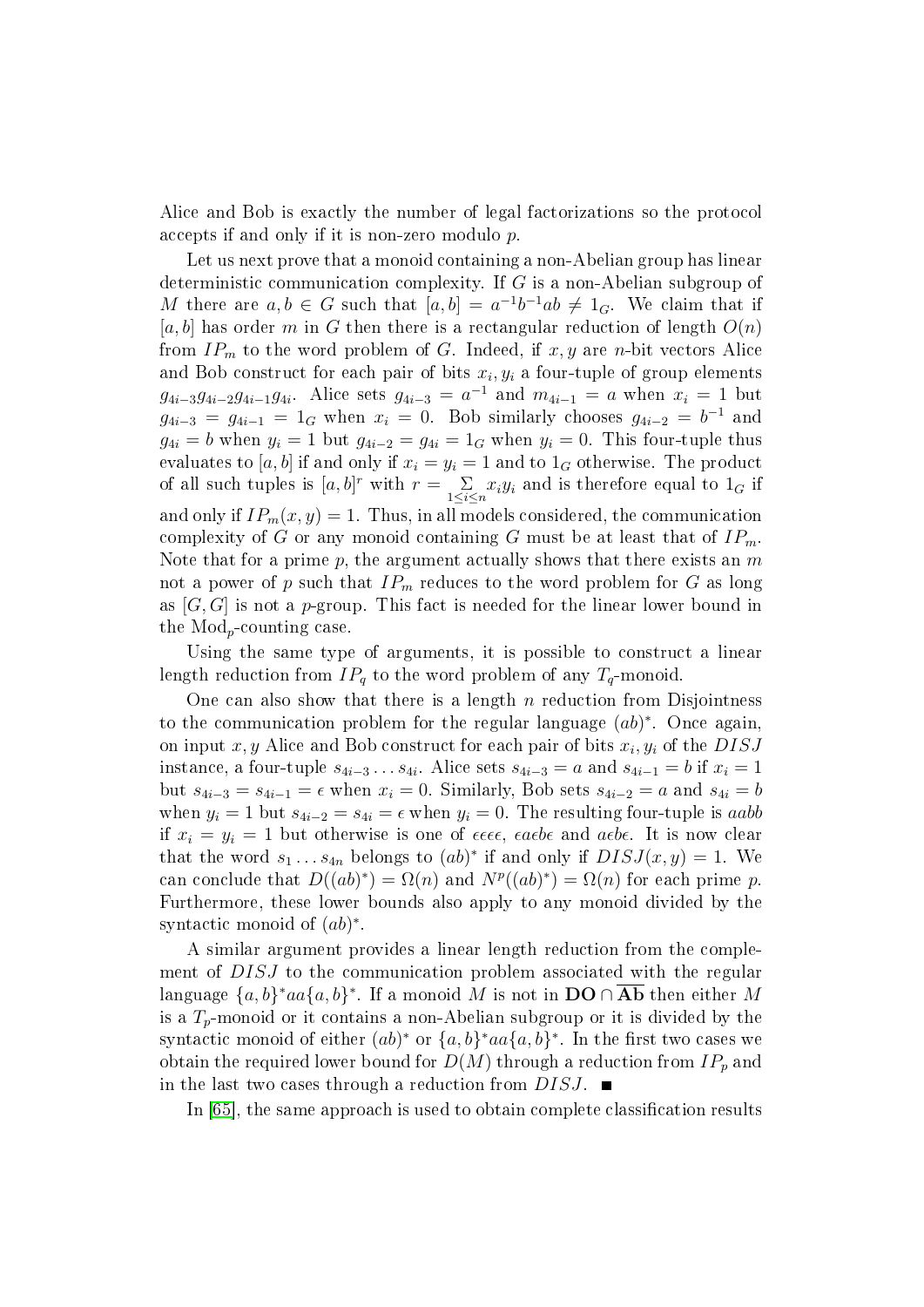for the two-party communication complexity of regular languages in the probabilistic and non-interactive variants of the two-party model. Interestingly, all the lower bounds are obtained through reductions from four problems (inner product modulo  $p$ , disjointness, greater than and indexing) which are among the most-studied examples in communication complexity. In a sense, the classification results retrospectively explain their pivotal importance.

One can also derive the following corollary from elements of the above proof.

**Corollary 9.** If L is a regular language then the corresponding communication problem is either in P or hard for one of the classes  $NP$ ,  $co - NP$  or  $Mod<sub>p</sub>P$  for some prime  $p \geq 2$ .

In this sense, regular languages exhibit a very nice behavior with respect to communication complexity and this corollary is reminiscent of re-sults about leaf language classes defined by regular languages [\[17\]](#page-26-6). Using an argument closely related to Barrington's theorem (see Section [4\)](#page-16-0) it is also possible to show that there any regular language whose syntactic monoid contains a non-solvable group is complete for the class PSPACE which, in the communication complexity context, is defined using alternation [\[5\]](#page-25-5).

It can be shown if  $V$  is a variety of languages and p, q are distinct primes then  $\text{Mod}_p(\mathcal{V}) \cap \text{Mod}_q(\mathcal{V}) = \text{UPol}(\mathcal{V})$  [\[46\]](#page-27-1). This yields:

**Corollary 10.** If  $L$  is a regular language such that for two distinct primes  $p$ and q we have both  $N^{MOD_p}(L) = O(\log n)$  and  $N^{MOD_q}(L) = O(\log n)$ . Then  $D(L) = O(\log n)$ .

It is unclear whether this corollary holds only for regular languages: we do not know of any language in  $(Mod_pP\cap Mod_qP)-P$  and it is quite possible that these classes are in fact equal. For the usual time/space classes one suspects that  $Mod<sub>n</sub>P \cap Mod<sub>a</sub>P \neq P$  since  $Mod<sub>n</sub>P \cap Mod<sub>a</sub>P$  at least contains the class UP of unambiguous polynomial time which is believed to be distinct from P. However the communication complexity analogue of UP is in fact equal to P [\[37\]](#page-27-10) and it has also been shown that NP ∩ co- $NP = P$  [\[40\]](#page-27-7).

It would be very interesting to also obtain a complete classification result for the communication complexity of regular languages in the nondeterministic model. This task however requires the use of more sophisti-cated algebraic machinery and the key Lemma [7](#page-9-0) has to be refined. Indeed, this lemma essentially states that the communication complexity of a regular language in the deterministic or  $Mod<sub>p</sub>$ -counting models depends on its syntactic monoid. A regular language and its complement share the same syntactic monoid but might have very different non-deterministic communication complexity. To circumvent the problem one needs to consider so-called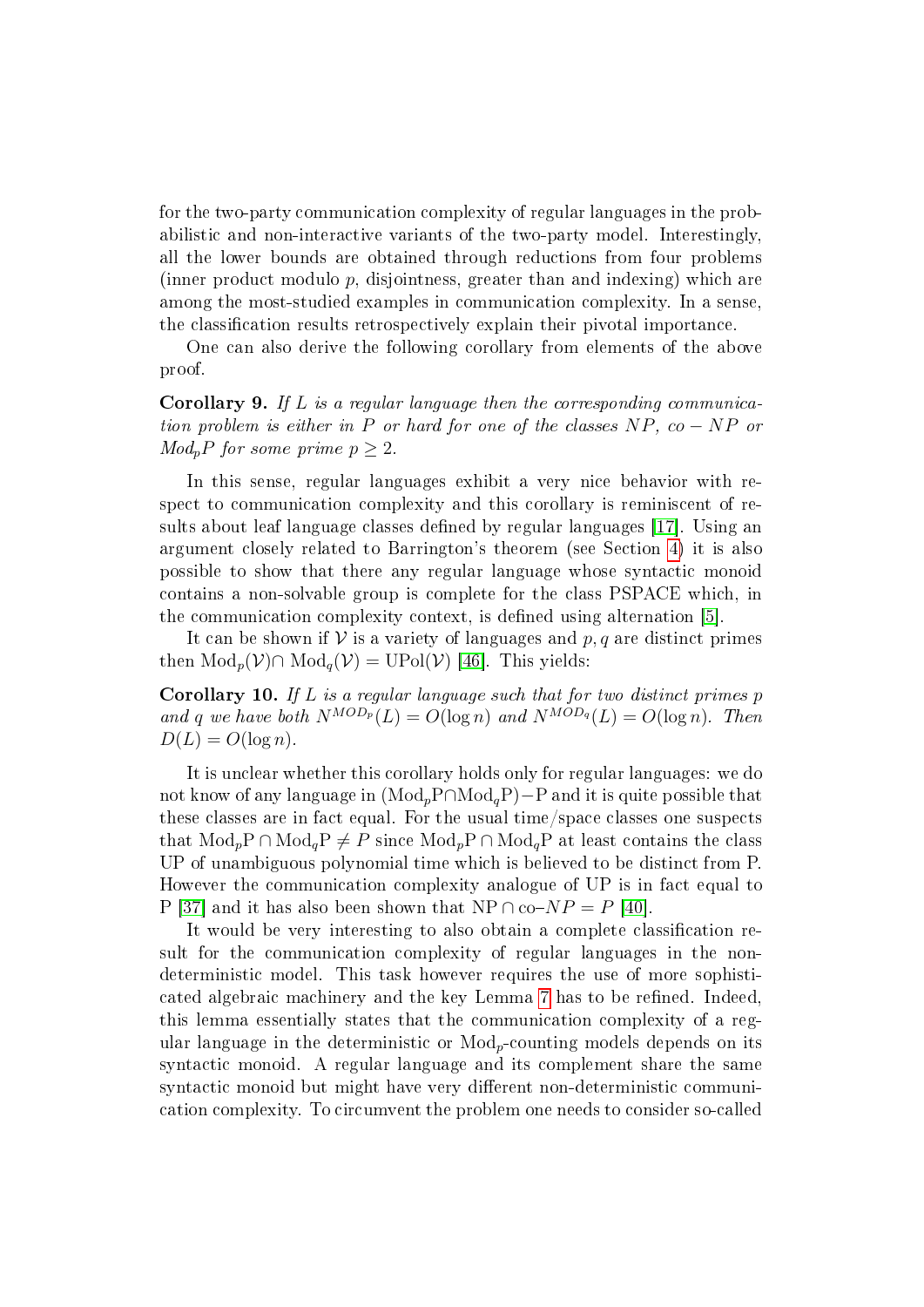ordered syntactic monoids and positive varieties [\[46\]](#page-27-1). With the appropriate definitions it is possible to show that the non-deterministic communication complexity of a regular language is exactly that of its ordered syntactic monoid. Let  $Pol(Com)$  denote the class of unions of languages of the form  $K_0a_1K_1\ldots a_tK_t$ , where each  $K_i$  is a commutative language. We conjecture that

Conjecture 11. Let L be a regular language. Then

$$
N^{1}(L) = \begin{cases} O(1) & \text{if } M(L) \text{ is commutative;} \\ \Theta(\log n) & \text{if } L \in \text{Pol}(Com); \\ \Theta(n) & \text{otherwise.} \end{cases}
$$

The  $O(\log n)$  upper bound can easily be derived from the definition of the class of languages  $Pol(Com)$ . The  $\Omega(\log n)$  is also a simple consequence of the non-deterministic complexity of GT. However, the remaining  $\Omega(n)$ lower bound has yet to be established and seems quite challenging. It would however provide interesting insight into the non-deterministic communication model.

#### 3.2 Input on Forehead Model

An interesting multiparty extension of the two-party model known as the input on the forehead model was introduced by Chandra, Furst and Lipton in order to prove lower bounds on the length of certain classes of branching programs. In this game, k parties want to compute a function  $f(x_1, \ldots, x_k)$ and the *i*th player has access to all inputs *except*  $x_i$  so we conveniently picture player i as having  $x_i$  written on his forehead. We will denote as  $D_k(f)$  the  $k$ -party communication complexity of  $f$ .

In contrast to the two-party model, the input on the forehead model does not obviously model any sort of real-life situation. Still it has proved to be an extremely useful tool in proving complexity-theoretic lower bounds, most notably for branching programs and boolean circuits. In particular, all languages in the circuit class  $ACC^{0}$  are known to have polylogarithmic communication complexity when the number of players involved in the game is polylogarithmic. Hence proving sufficiently strong lower bounds in multiparty communication complexity remains an important open problem. Unfortunately, the underlying combinatorics of the model are still poorly understood.

One of the strongest lower bounds available for this model concerns the generalized inner product mod p. For any  $k, p$ , we define  $GIP_{k,p}$  as the boolean function over k n-bit strings  $x^1, \ldots, x^k$  which is 1 if the number of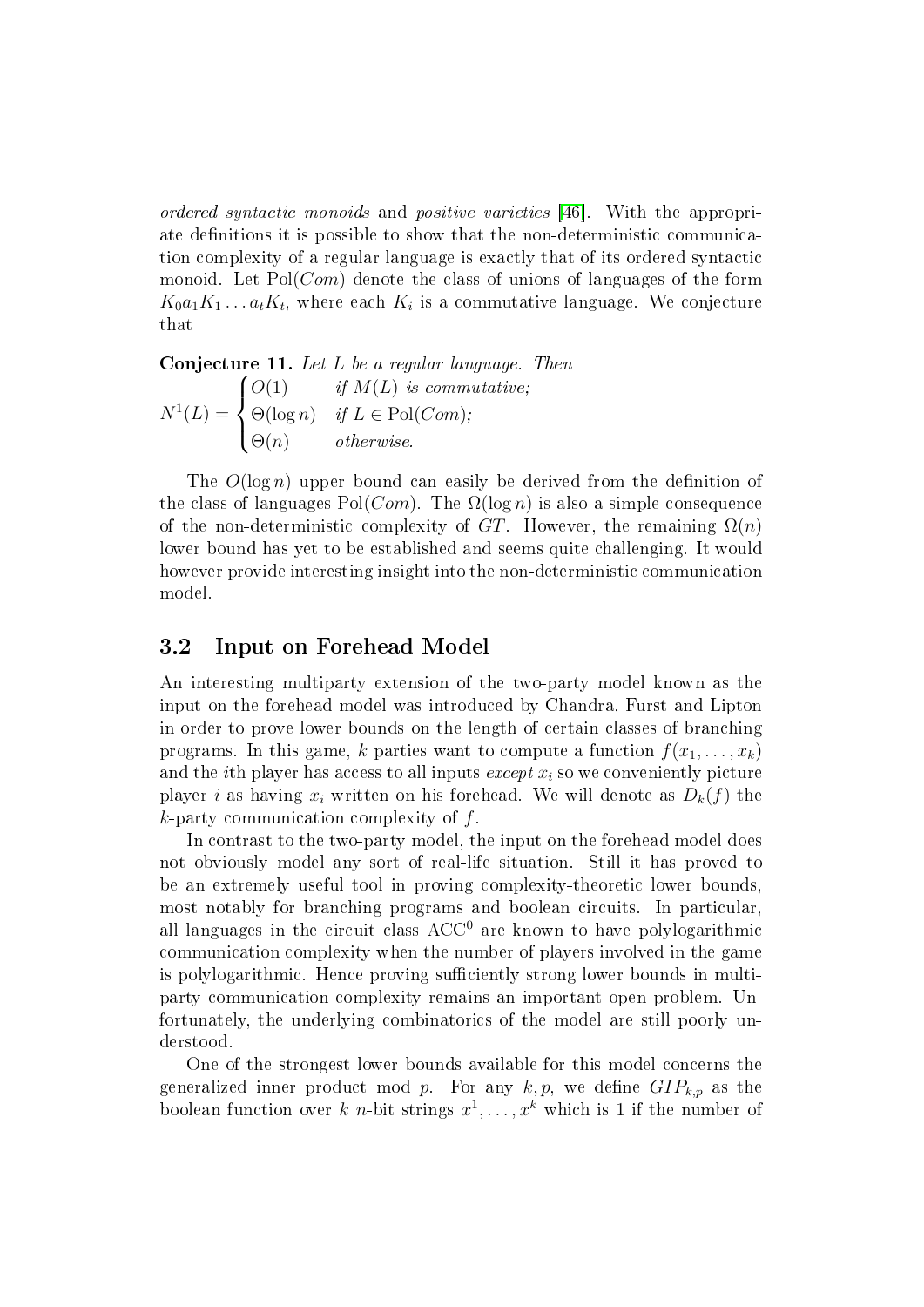indices i such that  $x_i^1 = x_i^2 = \ldots = x_i^k = 1$  is divisible by p. Note that for  $k = 2$ , GIP is the usual inner product mentioned earlier. Sophisticated discrepancy techniques show that for any fixed  $k$  and any  $p$ , the  $k$ -party communication complexity of  $GIP_{k,p} = \Omega(n)$  [\[6,](#page-25-3) [28\]](#page-26-3).

As in the two-party case, we define the  $k$ -party communication complexity of a regular language  $L$  as the number of bits  $k$  parties need to exchange to check if a string  $a_1 \ldots a_{kn}$  (with  $a_i \in \Sigma \cup \{\epsilon\}$ ) belongs to L when player i has access to all input letters except those with an index congruent to i mod  $k$ . Using an analog of Lemma [7,](#page-9-0) a number of nice facts about the multiparty communication complexity of regular languages can be established [\[19,](#page-26-7) [50,](#page-28-1) [62\]](#page-28-12) although the picture is not as clear as the one obtained in the two-party case.

<span id="page-14-0"></span>**Theorem 12 ([\[19,](#page-26-7) [50,](#page-28-1) [62\]](#page-28-12)).** Let  $L \subseteq \Sigma^*$  be a regular language with syntactic monoid  $M = M(L)$ . If M lies in  $\mathbf{DO} \cap \overline{\mathbf{G}_{nil}}$  then there exists a constant k such that  $D_k(L) = O(1)$ . Otherwise, we have  $D_k(L) = \omega(1)$  for all k.

If M is a group in  $\mathbf{G}_{\text{nil},k}$  then  $D_{k+1}(L) = O(1)$ . If however M is a group outside  $\mathbf{G}_{\text{nil},k}$  then  $D_{k+1}(L) = \Omega(n)$ .

**Proof sketch.** Let us first argue the second half of the theorem. We know that if M is a nilpotent group of class k then L counts subwords of length k modulo some integer m. In the  $k+1$ -party model every input letter is accessible to k players and so any k-tuple is seen entirely by at least one player. Therefore, the players can count modulo  $m$  the number of occurrences of a subword of length k with communication at most  $(k + 1) \cdot \lceil \log m \rceil$ , a constant, and so  $D_k(L) = O(1)$ .

For the matching lower bound we know that in the group  $M$  is not nilpotent of class k there are elements  $g_1, \ldots, g_{k+1}$  such that the iterated commutator  $[\dots[[g_1,g_2],g_3],\dots,g_{k+1}]$  has order  $q>1$ . An argument similar to the one sketched for Theorem [8](#page-9-1) then provides a linear length reduction from  $GIP_{k+1,q}$  to the word problem for M.

To provide the first upper bound, it suffices to show that if  $K \subseteq (\Sigma - \{a\})^*$ and  $L \subseteq \Sigma^*$  have bounded k-party complexity for some k then the perfectly unambiguous concatenation KaL has bounded  $k + 1$ -party complexity. To locate the first occurrence of  $a$ , each player identifies the party holding that a. Of course the player actually holding it will be incorrect but all other players will agree. Since  $k + 1 \geq 3$ , this process allows k of the  $k + 1$  parties to identify the location of the first a using only  $(k + 1) \cdot \lceil \log(k + 1) \rceil$  bits of communication and they can now simulate the k-party protocols for K and L.

Finally, by Lemma [2,](#page-5-0) it suffices to establish the  $\omega(1)$  lower bound for  $T_q$ monoids and for the languages  $\{a, b\}^* aa \{a, b\}^*$  and  $(ab)^*$ . First one can use the definition of  $T_q$ -monoids to build for any fixed k a reduction from  $GIP_{k,q}$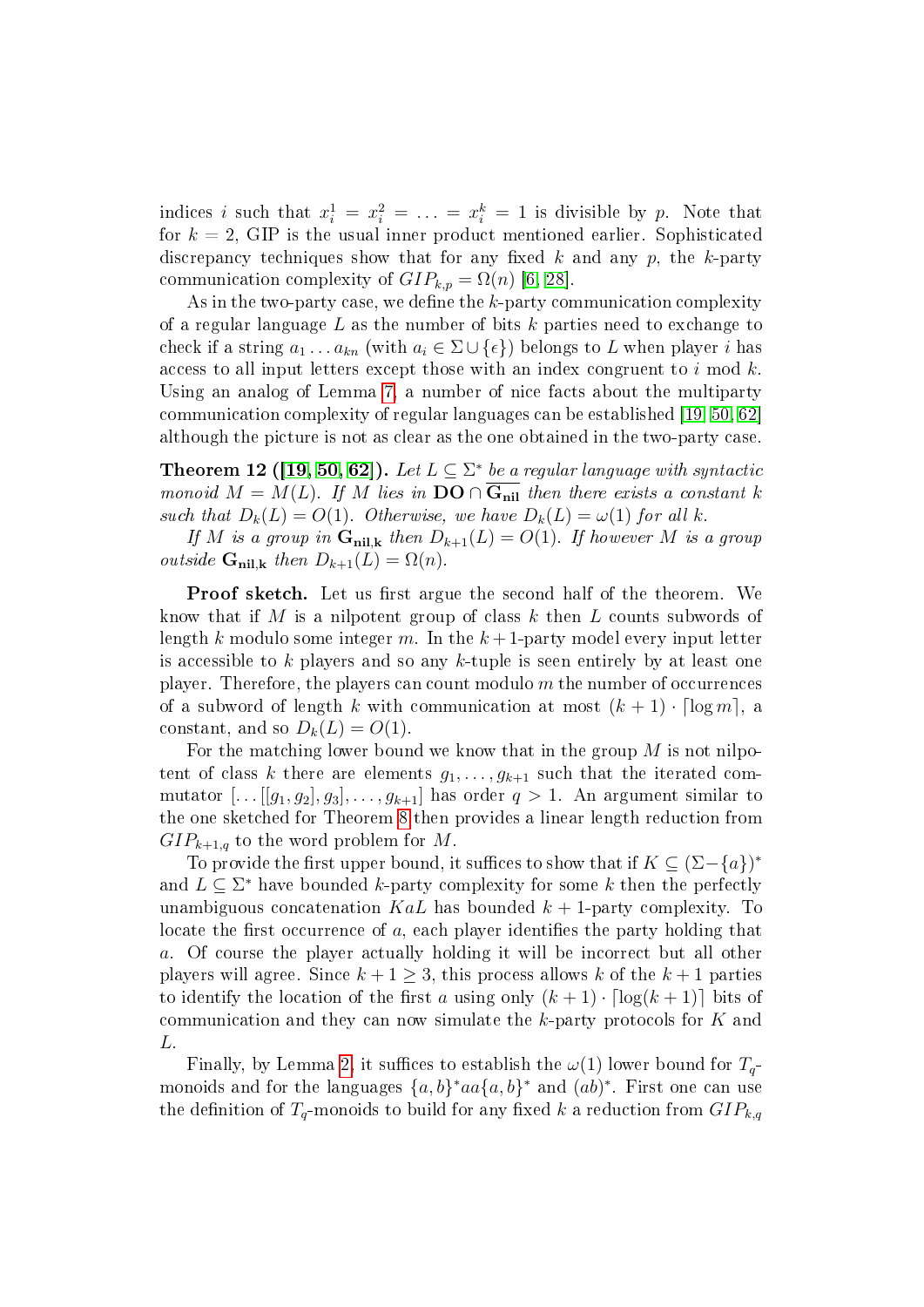to the word problem of a  $T_q$ -monoid. In similar fashion, it is possible to reduce the k-party generalization of the disjointness function to  $\{a,b\}^*aa\{a,b\}^*$ , thus yielding an  $\Omega(\log n)$  lower bound for the language. The last bound seems to be the most difficult and is obtained through Ramsey-theoretical arguments.  $\blacksquare$ 

In many multiparty communication complexity upper bounds, the fact that any  $k-1$ -tuple of input bits is seen entirely by at least one of the k players is used to construct ecient protocols. The above result outlines the importance of this feature: counting subwords of length k modulo m can be done at constant cost by  $k+1$  players while it requires linear (i.e. maximal) cost for k parties. Suppose now that k parties simply want to test if a certain subword occurs in the input, i.e. the players want to test if their input belongs to  $\Sigma^* a_1 \Sigma^* a_2 \ldots a_k \Sigma^*$ . For  $k+1$  parties, the task is trivial since if the subword occurs at all then at least one player can see it completely. It is however conjectured that for any  $k$  this same language has unbounded  $k$ -party communication complexity. The result has been established by Pudlák [\[49\]](#page-28-13) for  $k \leq 5$  using Ramsey-theoretical methods but remains open in general.

### 3.3 Characterizations of Languages of Bounded Complexity

In general, we can define the communication complexity of a (not necessarily regular) language  $K \subseteq \Sigma^*$  as the complexity of testing if a word w belongs to K when the input positions are distributed in the worst possible way among the different players. We should note that this is not quite the definition we used for regular languages since we assumed that each input position was either some letter of  $\Sigma$  or the empty string  $\epsilon$ . Equivalently, Lemma [7](#page-9-0) and Theorems [8](#page-9-1) and [12](#page-14-0) could be stated as holding for the worst-case partition complexity of regular languages with a neutral letter. A letter e is said to be neutral for K if for all  $u, v \in \Sigma^*$  it holds that  $uv \in K \Leftrightarrow uev \in K$  and this in effect what we are imposing by allowing an input letter to be  $\epsilon$ .

A deep and beautiful theorem of Szegedy provides a surprising characterization of languages that have bounded two-party communication complexity [\[61\]](#page-28-14).

<span id="page-15-0"></span>**Theorem 13.** A language K has bounded worst-case partition two-party communication complexity if and only if  $K$  can be recognized by a program over a commutative monoid.

We will define precisely what is meant by "program" in the next section. An alternative statement would be that every such  $K$  is reducible to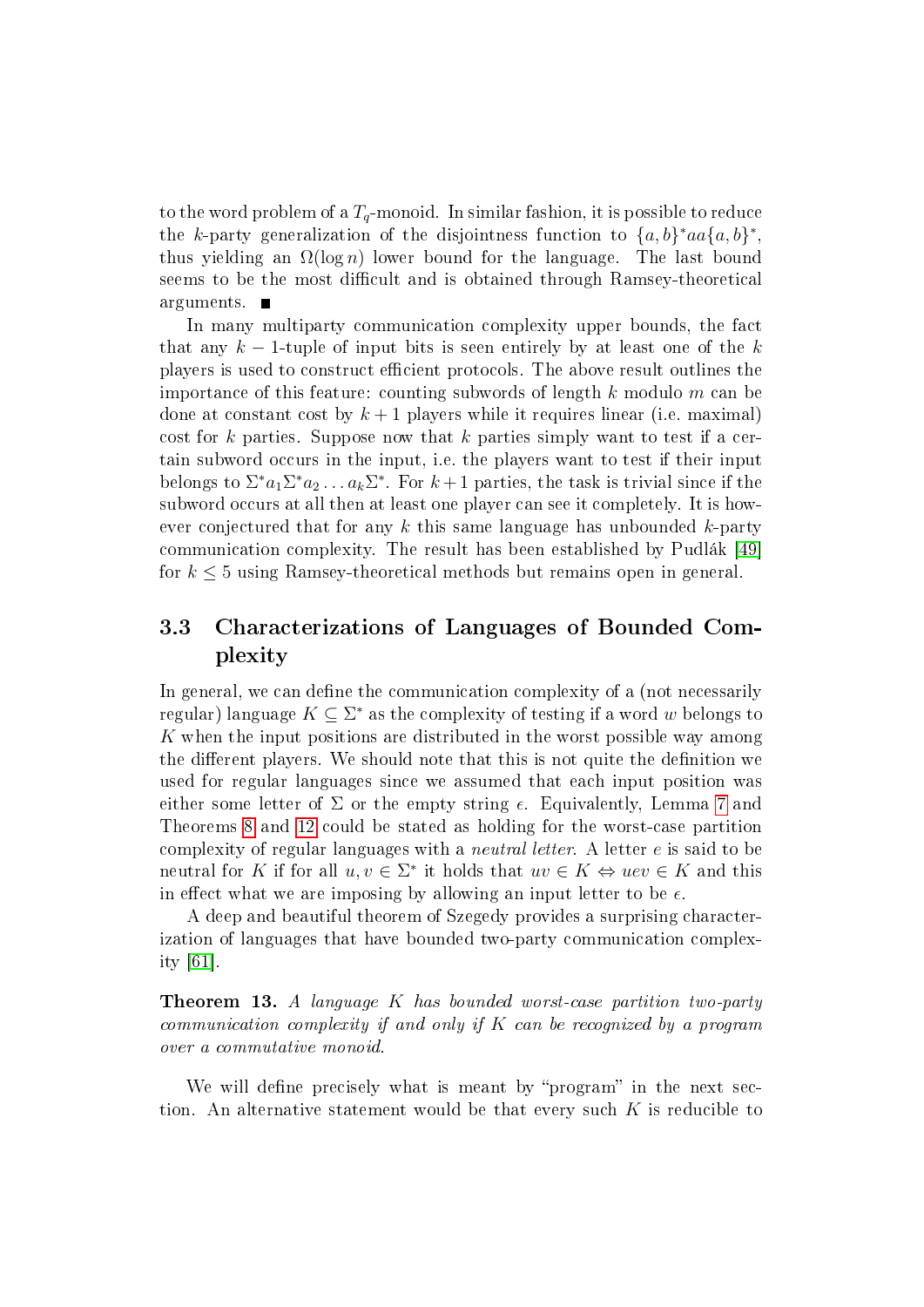a commutative regular language via a reduction in which each bit of output depends on a single bit of input. Note that these reductions are rectangular reductions.

Since we have a characterization of regular languages with bounded  $k$ party communication complexity for sufficiently large  $k$ , it is natural to wonder whether there exists a multiparty analog of Szegedy's theorem. There is in fact reason to believe [\[19\]](#page-26-7) that it is not possible to obtain a result quite as general as Theorem [13.](#page-15-0) Nevertheless, one can prove

**Theorem 14 ([\[19\]](#page-26-7)).** Let K be a language with a neutral letter such that, for some constant  $k$ , the worst-case partition  $k$ -party complexity of  $K$  is bounded. Then in fact  $K$  is a regular language and its syntactic monoid lies in  $DO \cap G_{nil}$ .

Let us (conveniently) leave aside the neutral letter issue. This theorem in some sense characterizes the type of information that k parties can expect to compute for free and thereby solidifies our understanding of the power and limitations of the multiparty model.

# <span id="page-16-0"></span>4 Boolean Circuit Complexity and Bounded-Width Branching Programs

Historically, the interaction between algebraic automata theory and complexity theory began with Barrington's insight on bounded-width branching programs and the ensuing characterization of the circuit complexity class  $\mathrm{NC}^1.$ 

Recall that a boolean circuit  $C_n$  with n (boolean) inputs  $X_1, \ldots, X_n$  is a directed acyclic graph with three types of nodes (or gates): 2n input nodes of in degree 0, a single output node of out-degree 0 and inner nodes with in- and out-degree at least 1. The input nodes are labeled with some input  $X_i$  or its complement  $\overline{X}_i$  while the inner nodes and output node are labeled with a symmetric boolean function chosen from some predetermined base. The depth of  $C_n$  is the length of the longest path from an input node to the output and its size is its number of wires (i.e. edges). Such a circuit naturally computes a function of its  $n$  inputs. Since circuits only process inputs of some fixed length we use families of circuits  $C = \{C_n\}_{n>0}$  so that circuit  $C_n$  processes inputs of length n. The size and depth of C are then functions of n.

We recall the definitions of standard circuit complexity classes. A boolean function  $f: \{0,1\}^* \to \{0,1\}$  belongs to the class NC<sup>1</sup> if it can be computed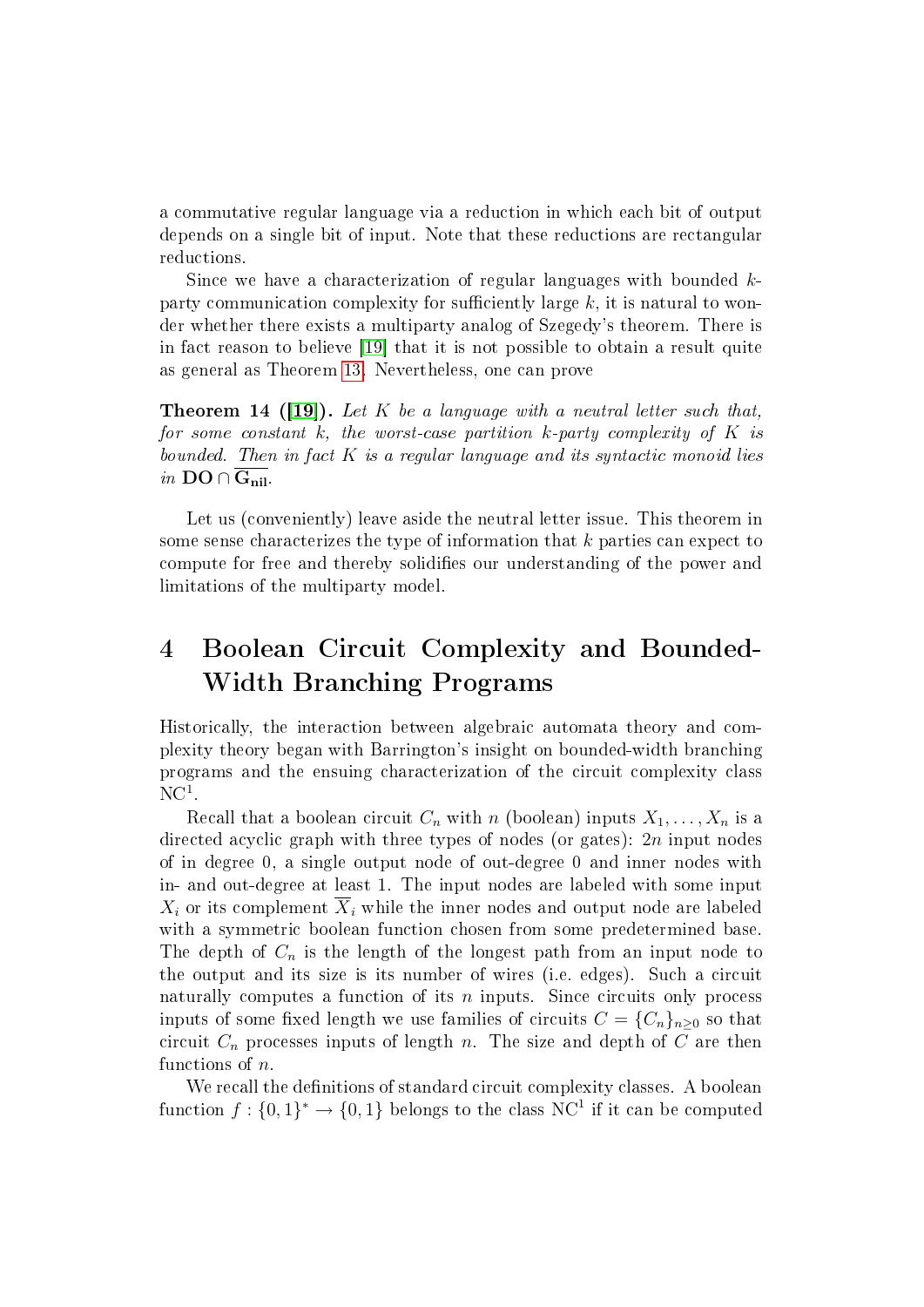by a family of circuits of depth  $O(\log n)$  constructed with AND and OR gates of fan-in 2. Furthermore  $f$  belongs to  $\mathrm{ACC}^0$  if it can be computed by a family of circuits of polynomial size and constant depth constructed with AND, OR and  $\mathrm{MOD}_m$  gates of arbitrary fan-in, where a  $\mathrm{MOD}_m$  gate outputs  $1$  if the sum of its inputs is divisible by m. The classes  $AC^0$  and  $CC^0$  denote the restrictions of  $\mathrm{ACC}^0$  in which we allow respectively only AND, OR gates or only the  $\text{MOD}_m$  gates.

A branching program (or BP) over the variables  $x_1, \ldots, x_n$  is a directed acyclic graph whose inner nodes are labeled with a variable  $x_i$ . Each inner node has outdegree two and the two outgoing edges are labeled with 0 or 1. A branching program further has a distinguished start node of indegree 0 and two output nodes corresponding to acceptance and rejection. An *n*-bit input naturally traces a path from the start vertex to one of the output nodes: when a node labeled  $x_i$  is reached we follow the edge out of that node labeled by the value of the *i*th bit of the input. Branching programs, also known as Branching Decision Diagrams (or BDD's) can be used as data structures to represent boolean functions and have been particularly important in automated software and hardware verification [\[70\]](#page-29-7).

By definition, a BP only processes inputs of some fixed length and, as for circuits, we consider families of BPs  ${B_n}_{n>0}$  where  $B_i$  handles inputs of length  $n$ . There have been extensive efforts to prove lower bounds on the size (i.e. number of nodes) or the length (i.e. maximum length path from input to output) of BPs (or restricted classes of BPs) computing certain boolean functions. Interestingly, the most proficient tool for this task seems to be communication complexity [\[70\]](#page-29-7).

We say that a BP has width k if for every i there are no more than  $k$ nodes reachable from the start in i steps. A family of branching programs is said to have bounded-width if there is a k such that all  $B_i$  have width k. If we tolerate a moderate blow-up in size, we can assume that the graph underlying a BP of width k consists of  $\ell$  levels each consisting of exactly k nodes and that the different nodes of one level all query the same input bit; we will assume this normal form. The arrows labeled 0 (resp. labeled with 1) between levels i and  $i+1$  can simply be thought of as a mapping  $t_0$  (resp.  $t_1$ ) from [k] to [k]. Which of these two transformations is applied of course depends on the value of the input bit queried at that level. Any input to the branching program also naturally defines a mapping from the  $k$  points of the first level to the  $k$  points of the last level, which is simply the composition of the transformations chosen at each level.

This simple observation naturally leads to an algebraic interpretation of bounded-width BPs known as non-uniform automata or programs over *monoid.* An *n*-input program of length  $\ell$  over M is a sequence of instructions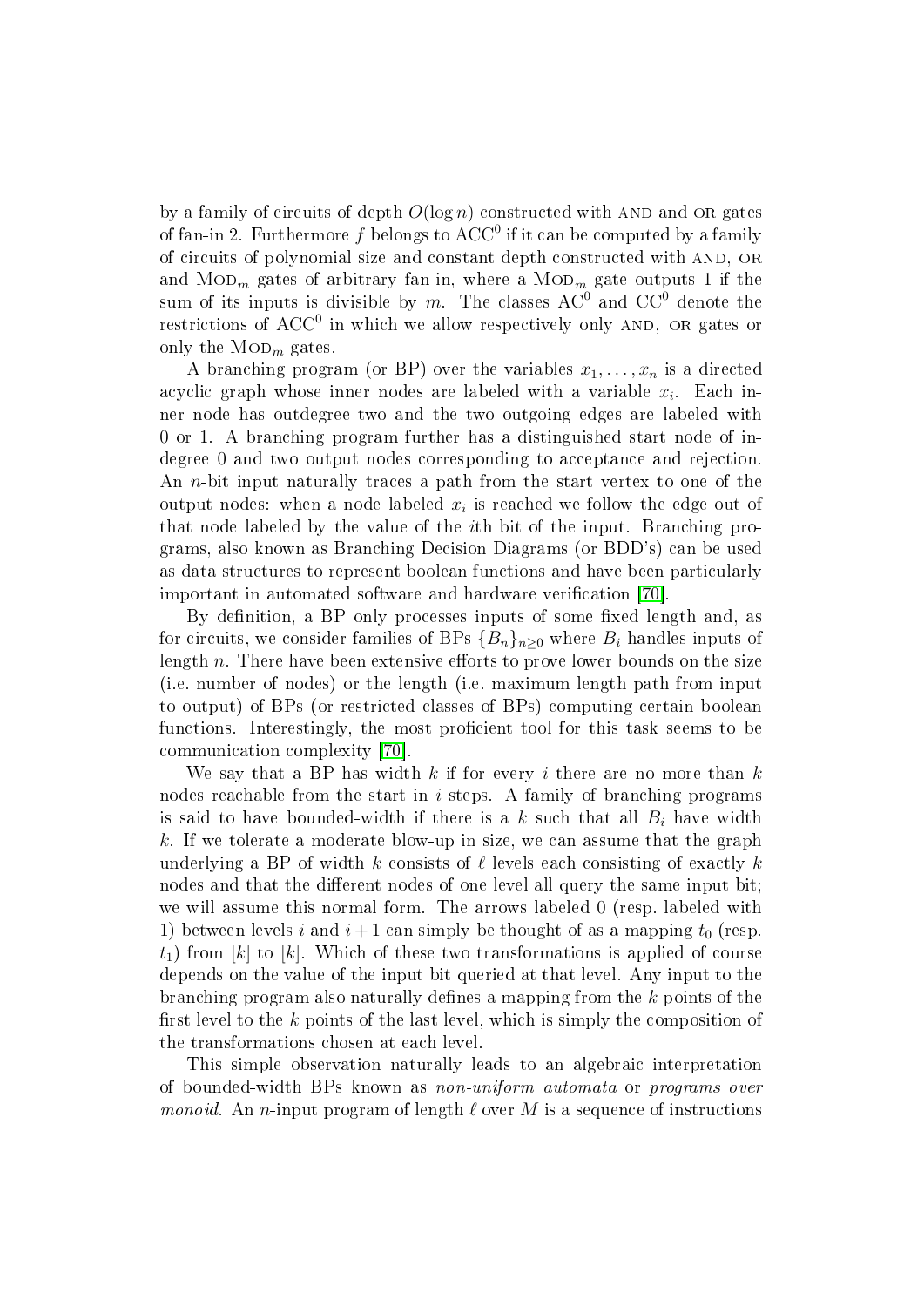$\phi_n = (i_1, f_1), \ldots, (i_\ell, f_\ell)$  where  $1 \leq i_j \leq n$  is the index of some input bit and  $f_j$  is a function from  $\{0,1\}$  to M. On a given n-bit input  $x = x_1 \dots x_n$ , the output of  $\phi_n$  is  $\phi_n(x) = f_1(x_{i_1}) \cdot f_2(x_{i_2}) \cdot \cdots \cdot f_\ell(x_{i_\ell})$  where the product is taken in M. The input x is accepted if  $\phi_n(x)$  belongs to some target subset  $T \subseteq M$ . Any branching program of width k can trivially be converted into a program over the finite monoid of transformations on  $k$  points. However, the program over monoid formalism allows a finer analysis since the chosen monoid places restrictions on the transformations  $t_0, t_1$  used in the BP.

It was originally believed that any family of bounded width BPs computing the AND of its input bits required exponential or at least super-polynomial length and that polynomial length BPs of width  $k$  were strictly less powerful than polynomial length BPs of width  $k+1$ . Barrington, however proved this intuition incorrect:

Theorem 15 ([\[7\]](#page-25-6)). A boolean function can be computed by a family of bounded-width BPs of polynomial length if and only if it belongs to  $\mathrm{NC}^1$  if and only if it can be computed by a polynomial-length program over any nonsolvable group.

If G is a non-trivial group such that  $[G, G] = G$  then it must be simple, non-Abelian and hence non-solvable. The key step in the trickiest part of the above theorem involves showing through induction on depth that for any NC<sup>1</sup> circuit C of depth d and any element  $g \in G$ , there is a program  $\phi_{C,g}$  of length  $O(4^d)$  over  $G$  whose output is  $g$  on inputs accepted by the circuit and  $1_G$  on rejected inputs. Suppose for simplicity that there are elements  $q_1, q_2$ such that  $g = [g_1, g_2]$  and that the output gate of the circuit is an AND gate. The two inputs of this gate are computed by circuits  $C_1, C_2$  of depth  $d-1$  and the induction hypothesis gives us programs  $\phi_{C_1,g_1}, \phi_{C_2,g_2}$  where  $\phi_{C_i,g_i}(x) = g_i$ if  $C_i$  accepts x and  $1_G$  otherwise. One can now easily show that the program  $\phi_{C,g} = [\phi_{C_1,g_1}, \phi_{C_2,g_2}]$  has the required property.

Since  $S_5$  is non-solvable, it follows that polynomial length BPs of width 5 are as powerful as polynomial length BPs of any fixed width and capture exactly NC<sup>1</sup>. Interestingly, some of the most studied subclasses of NC<sup>1</sup> also admit similar algebraic characterizations [\[9,](#page-25-7) [10,](#page-25-8) [12,](#page-25-1) [41\]](#page-27-11). In particular,  $\rm AC^{0}$  ,  $\rm CC^{0}$  and  $\rm ACC^{0}$  are precisely captured by polynomial length programs over respectively finite aperiodic monoids, finite solvable groups and finite solvable monoids, i.e. monoids whose subgroups are solvable [\[12\]](#page-25-1). Recently, the class  $TC^0$  of functions computed by polynomial-size threshold circuits of bounded depth has also been shown to admit an algebraic characterization using infinite groups [\[39\]](#page-27-12).

These algebraic characterizations can provide useful intuition when reasoning about circuits and were, for instance, instrumental in understanding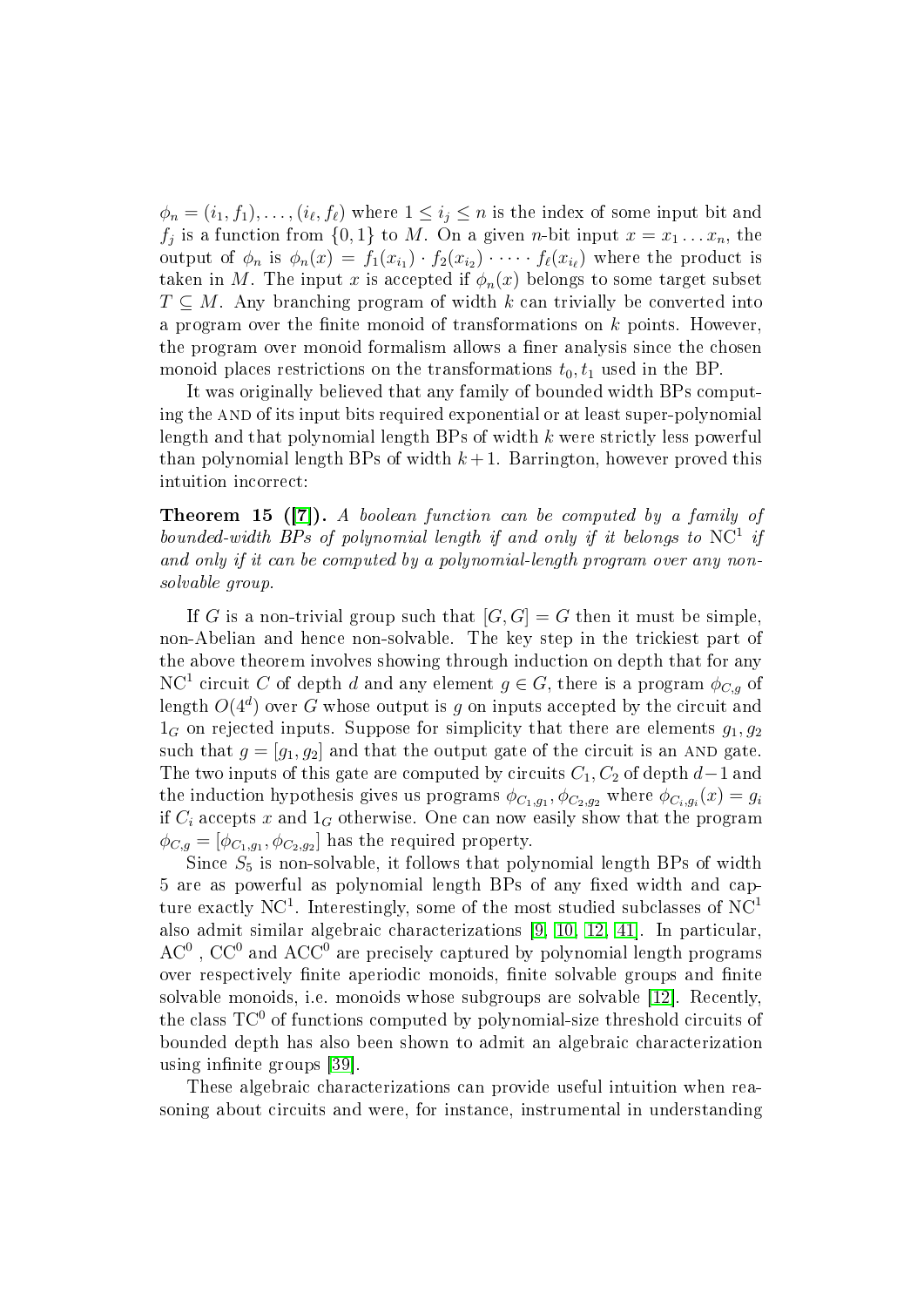the computing power of cylindrical circuits [\[31,](#page-26-8) [30\]](#page-26-9). The fact that computing the sum of  $n$  bits modulo  $p$  requires exponential-size  $\rm AC^0$  circuits [\[54\]](#page-28-15) is probably the most celebrated result in circuit complexity. The algebraic characterization of AC $^{\rm 0}$  in terms of group-free monoids was not known when Furst, Saxe and Sipser originally showed a super-polynomial lower bound for  $AC<sup>0</sup>$  circuits computing PARITY [\[25\]](#page-26-10) but in retrospect, this language seems like an ideal candidate since its syntactic monoid is the two-element group.

Many of the open questions about the relative power of these classes can thus be recast in algebraic terms [\[12,](#page-25-1) [41,](#page-27-11) [56\]](#page-28-16). It is for instance conjectured that  $CC^0$  and  $ACC^0$  are strict subsets of  $NC^1$  and this is equivalent to postulating that polynomial length programs over respectively solvable groups and solvable monoids cannot compute the word problem of a non-solvable group. One advantage of this point of view is that it proposes meaningful intermediate steps towards a proof of such separations. For instance, it has been shown that programs over a nilpotent group cannot compute the n-bit and, regardless of the program length [\[11\]](#page-25-9). The communication complexity results of the previous section already indicated that nilpotent groups are a particularly weak class of solvable groups so such a result is not a real surprise. Much less trivial is the fact that computing AND using programs over the pseudo-variety  $G_p * Ab$  (generated by the semidirect products of a pgroup with an Abelian group) requires exponential length. One can hope to slowly develop lower bound techniques for larger and larger classes of solvable groups to finally obtain the separation of  $\mathrm{CC}^{0}$  and  $\mathrm{NC}^{1}$  . There are a number of natural candidates for the next class of solvable groups for which one might hope to prove program-length lower bounds, including supersolvable groups and the pseudo-variety  $G_p * G_{nil}$  generated by semidirect products of p-groups with Abelian groups.

Results on the communication complexity of classes of finite monoids can in fact be used to provide length lower bounds for programs over the same classes. For instance one can show that  $G_p * Ab$  is a subclass of  $LG_p \otimes Com$ and so any group G in  $\mathbf{G_p}*\mathbf{Ab}$  has logarithmic two-party  $\text{Mod}_p$ -counting communication complexity. It follows that any function computed by a program of length  $t(n)$  over G has  $Mod<sub>n</sub>$ -counting complexity at most  $O(log t(n))$ and in particular, exponential length programs are required to compute functions like  $IP<sub>q</sub>$  (for q not a power of p) which have linear complexity in this model. It can similarly be shown that a group in  $\mathbf{G}_{\mathbf{p}} * \mathbf{G}_{\mathbf{nil}}$  has  $O(\log n)$  $Mod_p$ -counting k-party communication complexity for some k and so polynomial length programs over these groups can only compute functions also having logarithmic  $Mod<sub>p</sub>$ -counting k-party complexity. Unfortunately there are currently no known superlogarithmic bounds known for an explicit function in this model.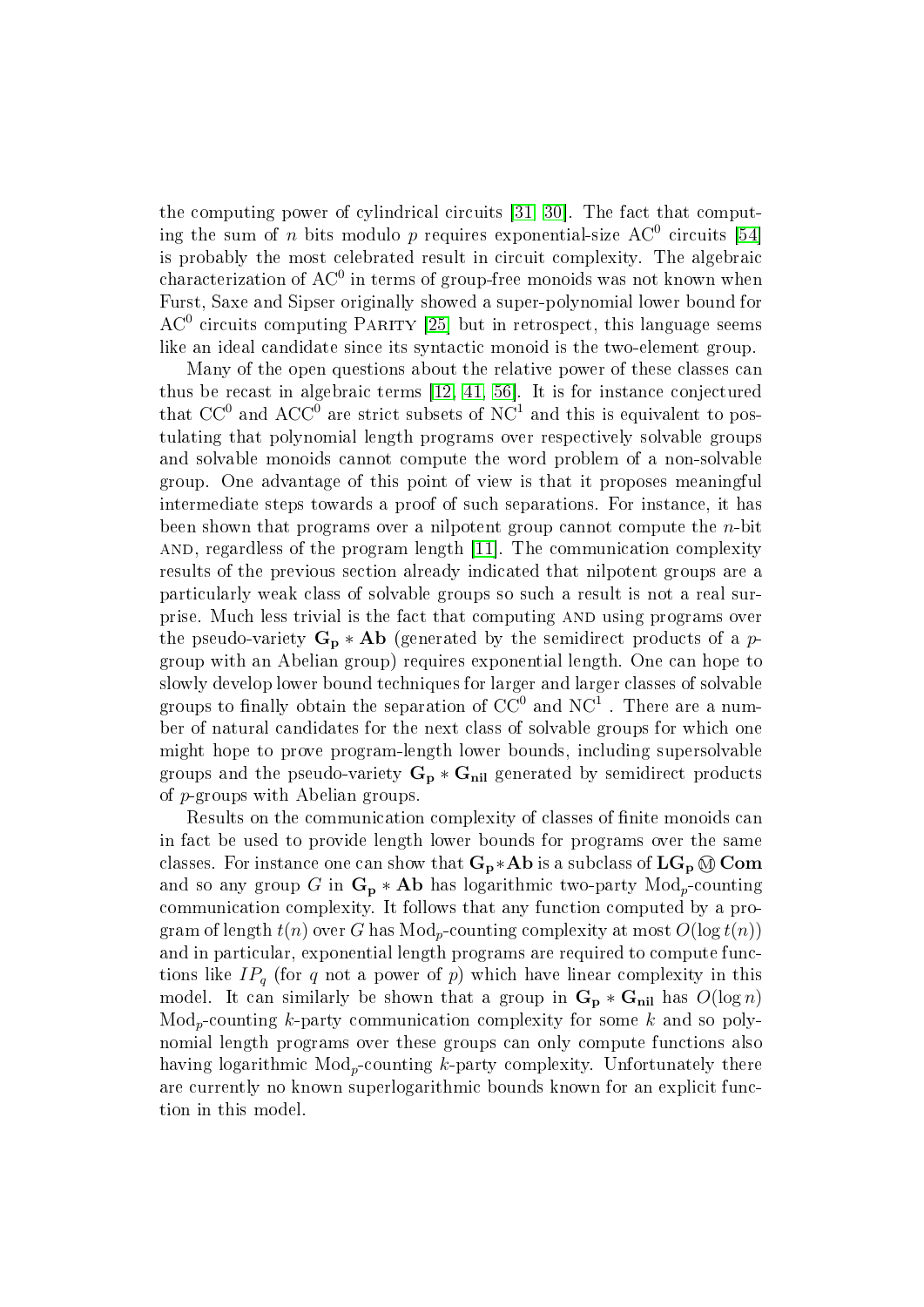A slightly different perspective on the algebraic characterizations of subclasses of NC<sup>1</sup> can be given. Using a simple divide and conquer strategy, it is not hard to see that every regular language lies in  $\mathrm{NC}^1$  . The surprise is that any regular language whose syntactic monoid contains a non-solvable group is in fact  $\rm NC^1$  -hard under polynomial length projections which are simply reductions in which every bit of output depends on a single bit of input. In that sense, many results about the computing power of polynomial length programs over various classes of monoids can be recast as results on the circuit-complexity of the corresponding classes of regular languages. It should be noted that, as in the communication complexity context, upper bounds invariably follow from our combinatorial understanding of regular languages whereas hardness results or lower bounds usually stem from the algebraic perspective. A number of basic results on the circuit complexity of regular languages can be found in [\[8,](#page-25-10) [12,](#page-25-1) [21\]](#page-26-11).

Simply saying that there are  $ACC^{0}$  circuits to recognize any regular language with a solvable syntactic monoid or  $\mathrm{AC}^0$  circuits for any starfree language is rather vague and it is natural to ask, for instance, how small these circuits can actually be. A general upper bound due to [\[18\]](#page-26-12) shows that any regular language in  $\rm AC^{0}$  or  $\rm ACC^{0}$  can in fact be computed by circuits with only  $O(ng^{-1}(n))$  wires for any primitive recursive g.

There are in fact regular languages like the AND or the PARITY function which can be recognized by circuits with a single gate and linearly many wires. Recently, Koucký, Pudlák and Thérien [\[38\]](#page-27-2) gave a complete characterization of regular languages recognized by  $\mathrm{AC}0^0$  and  $\mathrm{ACC}^0$  circuits with linearly many wires when it is assumed that the language contains a neutral letter. Once again, the answer turns out to be algebraic.

Theorem 16. Let L be a regular language with a neutral letter: L can be recognized by an ACC<sup>0</sup> circuit with linearly many wires iff  $M(L) \in \mathbf{DO} \cap \overline{\mathbf{Ab}}$ .

Proof sketch. As always, the upper bound comes from the combinatorial description of languages with syntactic monoids in  $\mathbf{DO} \cap \mathbf{Ab}$ . It is a simple exercise to show that commutative languages can be recognized with linearly many wires and, once again, the upper bound boils down to showing that if  $K \subseteq (\Sigma - \{a\})^*$  and L can be recognized by such circuits then so can the perfectly unambiguous concatenation KaL.

It is of course crucial to locate the first occurrence of  $a$  in the input. A nice construction of Bilardi and Preparata [\[16\]](#page-26-13) gives an  $\mathrm{AC}^0$  circuit with linearly many wires with  $n$  inputs and  $n$  outputs which simultaneously computes for each  $i = 1, \ldots, n$  the AND of the first i variables. The combination of this circuit with the linear wire-size circuits computing  $K$  and  $L$  provide the desired circuit for KaL.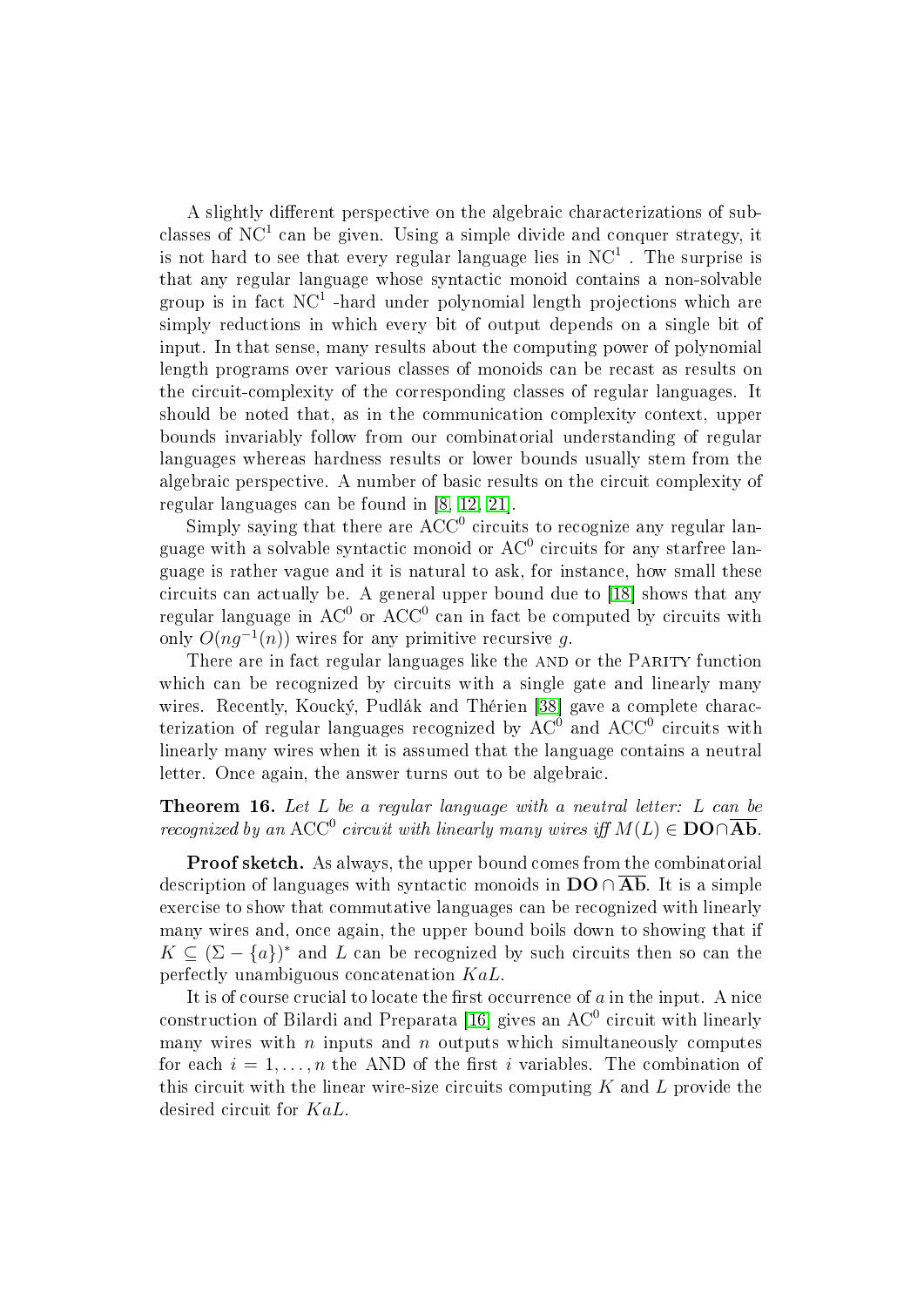The algebra comes into play for the proof of the matching lower bound. Using results on so-called superconcentrators it is possible to show that if L is a regular language with a neutral letter and deterministic two-party communication complexity  $\Omega(n)$  then L cannot be computed using  $O(n)$ wires. The theorem can thus be obtained as a corollary to theorem [8.](#page-9-1)

Alternatively, one can measure the size of circuits by counting gates rather than wires and ask what languages can be computed with a linear number of gates. Surprisingly there exist  $\rm CC^{0}$  circuits with a linear number of gates recognizing any regular language whose syntactic monoid is a solvable group. We conjecture that these are in fact the only regular languages with this property. To establish this fact, it would suffice to show that computing AND in  $CC^0$  requires  $\omega(n)$  gates but no such lower bound is known, even though it is suspected that a much stronger bound holds. For  $\mathrm{AC}^0$  the most intriguing open question is whether or not the language  $\{a, b\}^*aa\{a, b\}^*$  can be computed with  $O(n)$  gates when a neutral letter is introduced. It can be shown that this is equivalent to deciding whether or not addition of two  $n$ -bit integers can be done in AC<sup>0</sup> with  $O(n)$  gates.

### 5 Learning

We sketch in this section some ideas that seem to be interesting in the development of an algebraic framework for computational learning theory. We will consider the model of exact learning introduced by Angluin [\[4\]](#page-25-11) although part of our discussion also applies to the classical PAC-learning model of Valiant. In Angluin's model, a learning algorithm must identify some unknown function f by asking queries to a teacher. The teacher knows f and we assume that he answers queries honestly although, potentially, in adversarial fashion when there is more than one correct answer to a query. There are typically two types of queries considered: evaluation queries (the learner asks the value of f on some specific input w and the teacher returns  $f(w)$ and equivalence queries (the learner proposes a function g as an hypothetical candidate for  $f$  and the teacher returns, if possible, an argument  $w$  and the value  $f(w) \neq q(w)$  thus proving that  $f \not\equiv q$ . The complexity of the learning algorithm is primarily measured as the number of queries made to the teacher although the time needed for the algorithm to construct these queries is also a concern.

A considerable amount of research has been devoted to the complexity of learning a boolean function taken from some specific class of boolean functions. The difficulty of the task depends of course on the class of functions being learned, the representation of these functions and the types of queries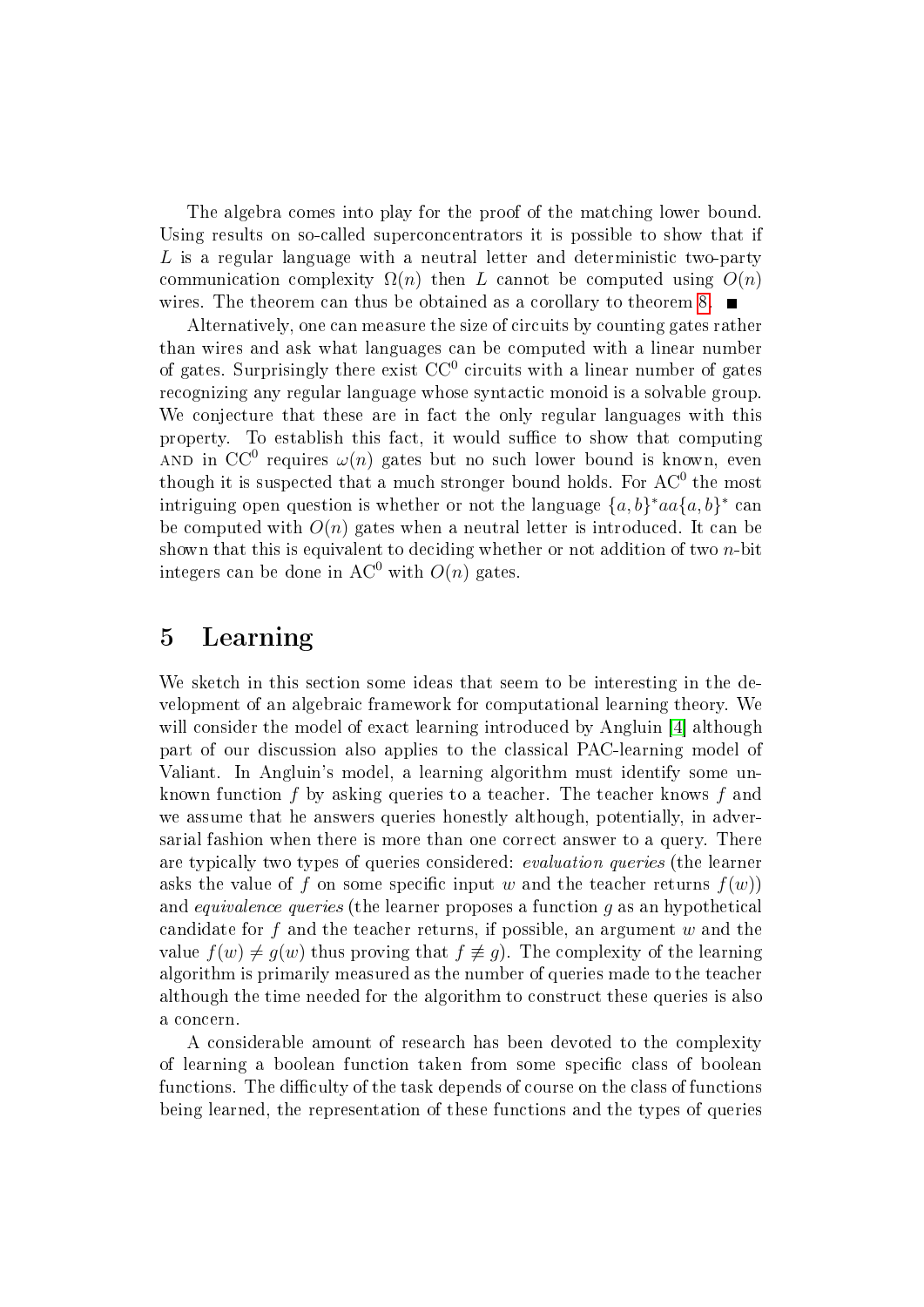allowed. One of the key open questions in the field is to determine whether or not boolean functions represented in disjunctive normal form can be learned efficiently using evaluation and equivalence queries.

It is not immediately clear whether there is any way to use algebraic automata theory to enlighten this area of research. But since almost all positive results in exact learning involve subclasses of  $NC<sup>1</sup>$  (because it seems hopelessly difficult to learn in richer classes) one can consider the problem of learning boolean functions that are represented by an  $n$ -input program of polynomial length over some fixed monoid  $M$ . The complexity of the learning task clearly depends on the algebraic structure of M. The most obvious benefit of this approach is its ability to analyze algebraically the power and limitations of some broad algorithmic techniques found in the existing literature and to offer a new perspective on these islands of tractability for exact learning. Moreover we can hope to gain, as in the communication complexity setting, some algebraic intuition about what makes a learning task difficult.

Let us first consider the case where only evaluation queries are allowed. If M is not a group or if M is a non-solvable group then for any  $w \in \{0,1\}^n$ there exists a polynomial length program over  $M$  computing the singleton language  $\{w\}$ . By a standard adversarial argument we can conclude that 2 <sup>n</sup> queries are necessary to identify a function represented by a polynomiallength program over M.

We can therefore focus on the case of solvable groups. If  $G$  is a nilpotent group then by results of  $[44]$  any program over G accepting at least one *n*-bit string must in fact accept one of Hamming weight at most some constant  $k_G$ depending on G which leads to the following simple result.

#### **Lemma 17.** If P and Q are programs over a nilpotent group  $G$  that agree on every input of Hamming weight less than  $k_G$  then P and Q compute the same boolean function.

This clearly leads to a learning strategy to identify a boolean function  $f$ represented by a program over  $G$  using evaluation queries alone: it suffices to ask for the value of  $f$  on all  $O(n^{G_k})$  inputs of small weight.

In the same spirit, it is possible to show that a program of length  $m$  over a group G in  $\mathbf{G_p} * \mathbf{Ab}$  cannot compute the AND of more than  $O(\log m)$ variables [\[11\]](#page-25-9). By an argument similar to the one above, we can therefore identify a function f represented by a program of length  $m$  over such groups using only  $O(n^{\log m})$  evaluation queries. Note however that although these queries suffice to identify  $f$  there is no known way of efficiently constructing a representation of f which would allow one to subsequently evaluate it on some arbitrary input.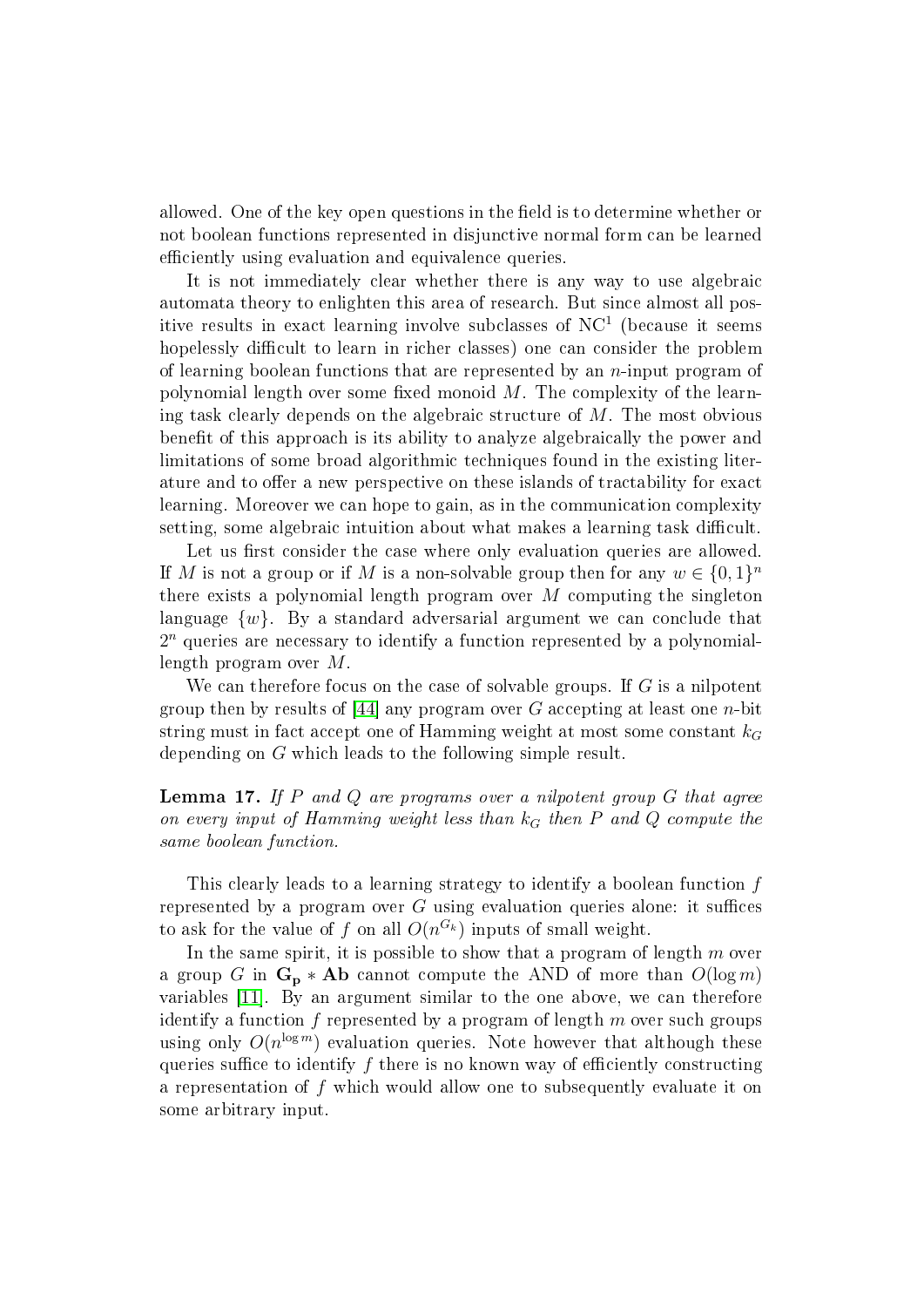One of the most powerful paradigms of exact learning uses so-called multiplicity automata or MAs. A multiplicity automaton  $A$  over a ring R and an alphabet  $\Sigma$  is a non-deterministic automaton in which each transition is assigned some ring value. The value of a path in the automaton is the product of the labels on its edges. For any  $w \in \Sigma^*$  the value of A on w is the sum of the values of all paths that the automaton can visit on input  $w$ . A powerful result of [\[14\]](#page-25-12) shows that a function computed by an MA can be learned efficiently using a combination of evaluation and equivalence queries. This algorithm unified a number of previously existing techniques and, since its discovery, has been the starting point for a number of positive results.

In the algebraic context, MAs have been used to learn functions  $f$ :  $G^n \to G$  which are represented by expressions over G (i.e. programs where an instruction querying the *i*th element of the input  $w \in G^n$  always returns  $w_i$ ) when G has a normal cyclic group isomorphic to  $\mathbb{Z}_p$  and  $G/\mathbb{Z}_p \cong$  $\mathbb{Z}_q$  [\[26\]](#page-26-14). It would be interesting to further understand which boolean functions represented by programs over a monoid M can be learned using the MA paradigm: preliminary investigations indicate that, once again, the pseudovariety  $LG_p \otimes \text{Com}$  is relevant in this context.

The argument that programs over non-groups can recognize arbitrary singletons in  $\{0,1\}^n$  does not apply to expressions computing functions f:  $M^n \to M$  so an exponential lower bound for learning functions represented by such expressions using only evaluation queries cannot be readily concluded in general. In fact expressions over monoids in DA, the intersection of DO with aperiodics, can be identified with polynomially many evaluation queries. again using a strategy that focuses on inputs of small Hamming weight [\[26\]](#page-26-14). Within aperiodics, the syntactic monoids of  $(ab)^*$  and  $\{a,b\}^*$  are minimal (with respect to division) outside of  $\mathbf{DA}$  and it is possible to show that learning expressions over either monoid will generally require an exponential number of queries.

Coming back to the boolean case, it can be shown that programs over DA can compute precisely the functions which are represented by decision trees of bounded rank [\[27\]](#page-26-15). These functions are known to be learnable with a polynomial number of both equivalence and evaluation queries. Functions represented by programs over the syntactic monoid of  $(ab)^*$  can also be learned with a polynomial number of queries of the two types. Programs over the syntactic monoid of  $\{a, b\}^* aa \{a, b\}^*$  on the other hand can represent DNF formulas with no blow-up in size and so the question of whether such programs can be learned efficiently is one of the central questions of learning theory. A precise characterization of the classes of monoids over which programs are efficiently learnable is yet to come but it is reasonable to think that it would shed interesting light on the exact learning model.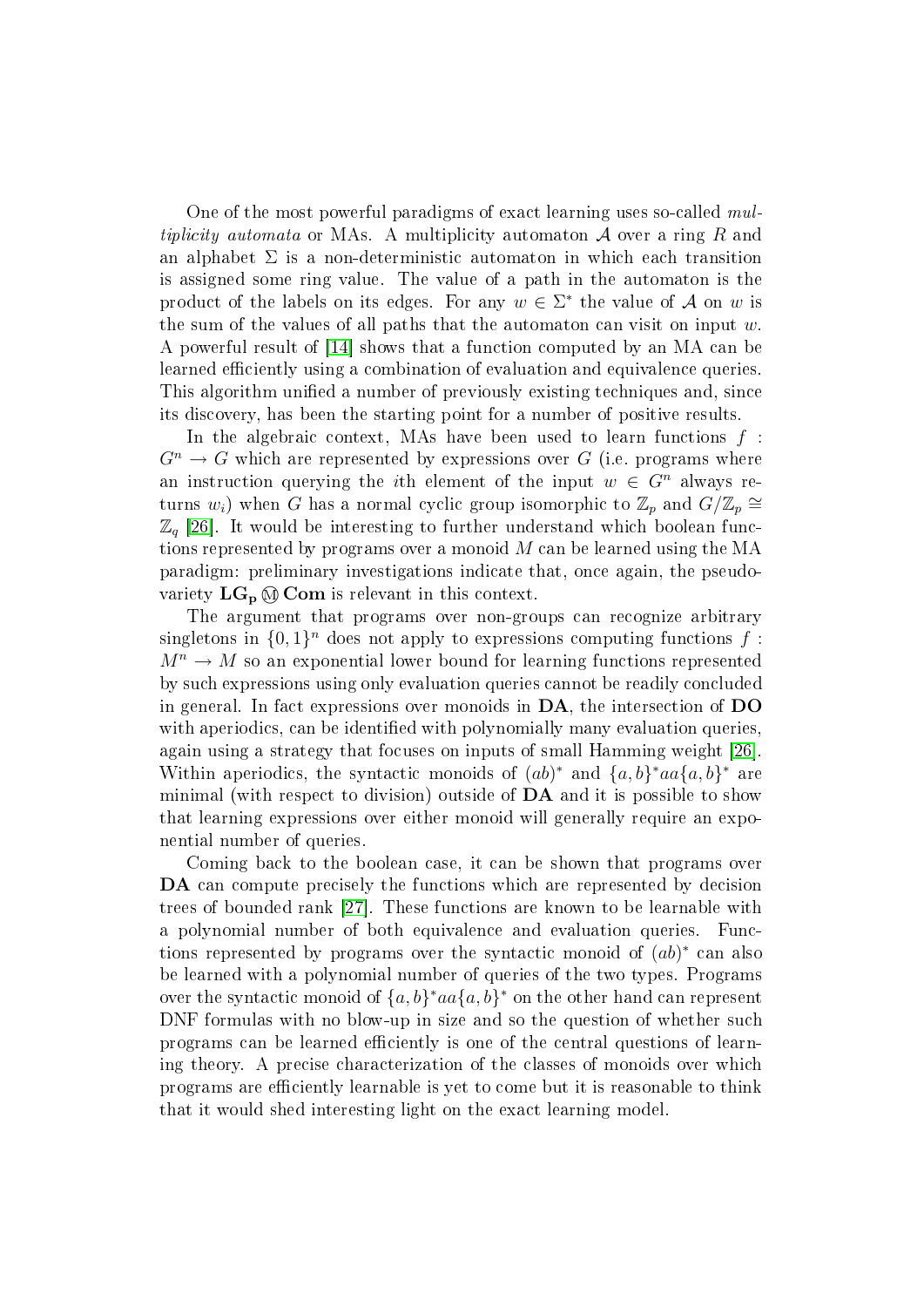# 6 Conclusion

Investigations in the complexity of regular languages are greatly facilitated in contexts where the complexity of a language is determined by the algebraic structure of its syntactic monoid. In such cases, communication complexity and circuit complexity being potent examples, it is possible to use the rich tools of algebraic automata theory to make progress. By taking the combinatorial point of view on languages one can usually obtain upper bounds whereas lower bounds and hardness results come from the algebraic perspective.

Applying the semigroup-theoretic approach to study different models of computation has the advantage of uncovering similarities between the strengths and weaknesses of apparently unrelated models. For instance, we saw that pseudo-varieties like DO are involved in the dividing line between easy and hard problems in communication complexity, circuit complexity and learning theory.

This approach has been particularly successful in connection with circuit complexity and it should be mentioned that there is a very nice interplay between the logical descriptions of regular languages, the logical description of subclasses of NC<sup>1</sup> and programs [\[9,](#page-25-7) [55,](#page-28-5) [66\]](#page-29-1). This provides multiple points of view on circuit complexity classes and the interaction of logic and algebra clearly helps in building our intuition about boolean circuits.

There are two obvious ways to extend the program over monoid formalism: by considering programs over more general algebras or by considering a more powerful mechanism then programs. In one direction, programs over groupoids can be used to capture circuit-complexity classes beyond NC<sup>1</sup> [\[15\]](#page-25-13). In the second, the leaf-language framework [\[1\]](#page-25-14) can provide algebraic characterizations of subclasses of PSPACE [\[33\]](#page-27-3) or P [\[35\]](#page-27-14).

Many other cases of applications of nite algebraic structures can be found in computational complexity, including a very powerful approach to understand the complexity of constraint satisfaction problems [\[34\]](#page-27-15) and algebraic methods have always been part of the complexity theory toolbox. We believe that in many cases semigroup theory can be an elegant and powerful element of this tool set.

Acknowledgements: We want to thank Mark Mercer and Arkadev Chattopadhyay for their comments on a draft of this survey.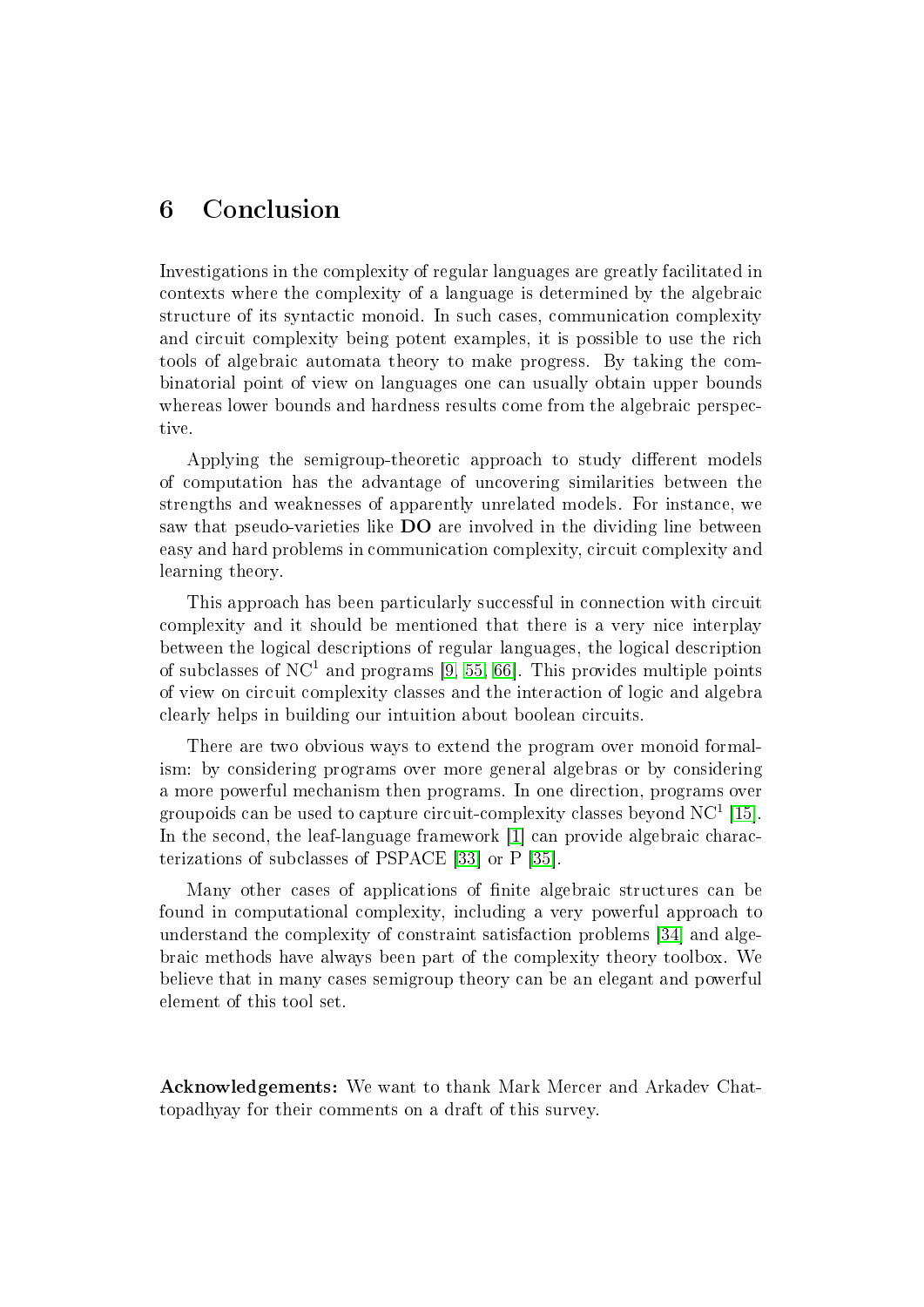# References

- <span id="page-25-14"></span>[1] Leaf language home page. [http://www.thi.uni-hannover.de/forschung/](http://www.thi.uni-hannover.de/forschung/leafl/index.en.php) [leafl/index.en.php.](http://www.thi.uni-hannover.de/forschung/leafl/index.en.php)
- <span id="page-25-0"></span>[2] J. Almeida. Finite Semigroups and Universal Algebra. Series in Algebra, Vol 3. World Scientic, 1994.
- <span id="page-25-2"></span>[3] N. Alon, M. Krivelevich, I. Newman, and M. Szegedy. Regular languages are testable with a constant number of queries.  $SIAM$  J. Comput.,  $30(6):1842-$ 1862, 2000.
- <span id="page-25-11"></span>[4] D. Angluin. Learning regular sets from queries and counterexamples. Information and Computation,  $75(2)$ :87-106, 1987.
- <span id="page-25-5"></span>[5] L. Babai, P. Frankl, and J. Simon. Complexity classes in communication complexity theory. In Proc.  $27<sup>th</sup> IEEE Symp.$  on Foundations of Comp. Sci.  $(FOCS'86)$ , pages 337-347, 1986.
- <span id="page-25-3"></span>[6] L. Babai, N. Nisan, and M. Szegedy. Multiparty protocols, pseudorandom generators for logspace, and time-space trade-offs. J. Comput. Syst. Sci., 45(2):204232, 1992.
- <span id="page-25-6"></span>[7] D. A. Barrington. Bounded-width polynomial-size branching programs recognize exactly those languages in NC<sup>1</sup>. J. Comput. Syst. Sci., 38(1):150-164, 1989. Preliminary version appeared in STOC'86.
- <span id="page-25-10"></span>[8] D. A. M. Barrington, K. J. Compton, H. Straubing, and D. Thérien. Regular languages in nc<sup>1</sup>. *J. Comput. Syst. Sci.*,  $44(3):478-499, 1992$ .
- <span id="page-25-7"></span>[9] D. A. M. Barrington, N. Immerman, and H. Straubing. On uniformity within nc. *J. Comput. Syst. Sci.*, 41(3):274-306, 1990.
- <span id="page-25-8"></span>[10] D. A. M. Barrington and H. Straubing. Superlinear lower bounds for boundedwidth branching programs. J. Comput. Syst. Sci.,  $50(3):374-381$ , 1995.
- <span id="page-25-9"></span>[11] D. A. M. Barrington, H. Straubing, and D. Thérien. Non-uniform automata over groups. Information and Computation,  $89(2)$ :109-132, 1990.
- <span id="page-25-1"></span>[12] D. A. M. Barrington and D. Thérien. Finite monoids and the fine structure of  $NC^1$ . Journal of the ACM, 35(4):941-952, Oct. 1988.
- <span id="page-25-4"></span>[13] P. Beame, T. Pitassi, and N. Segerlind. Lower bounds for lovász-schrijver systems and beyond follow from multiparty communication complexity. In Proc. 32nd Int. Conf. on Automata, Languages and Programming (ICALP'05), pages 1176-1188, 2005.
- <span id="page-25-12"></span>[14] F. Bergadano and S. Varricchio. Learning behaviors of automata from multiplicity and equivalence queries.  $SIAM J. Comput.$ ,  $25(6):1268-1280, 1996$ .
- <span id="page-25-13"></span>[15] J. Berman, A. Drisko, F. Lemieux, C. Moore, and D. Thérien. Circuits and expressions with non-associative gates. In IEEE Conference on Computational Complexity, pages  $193-203$ , 1997.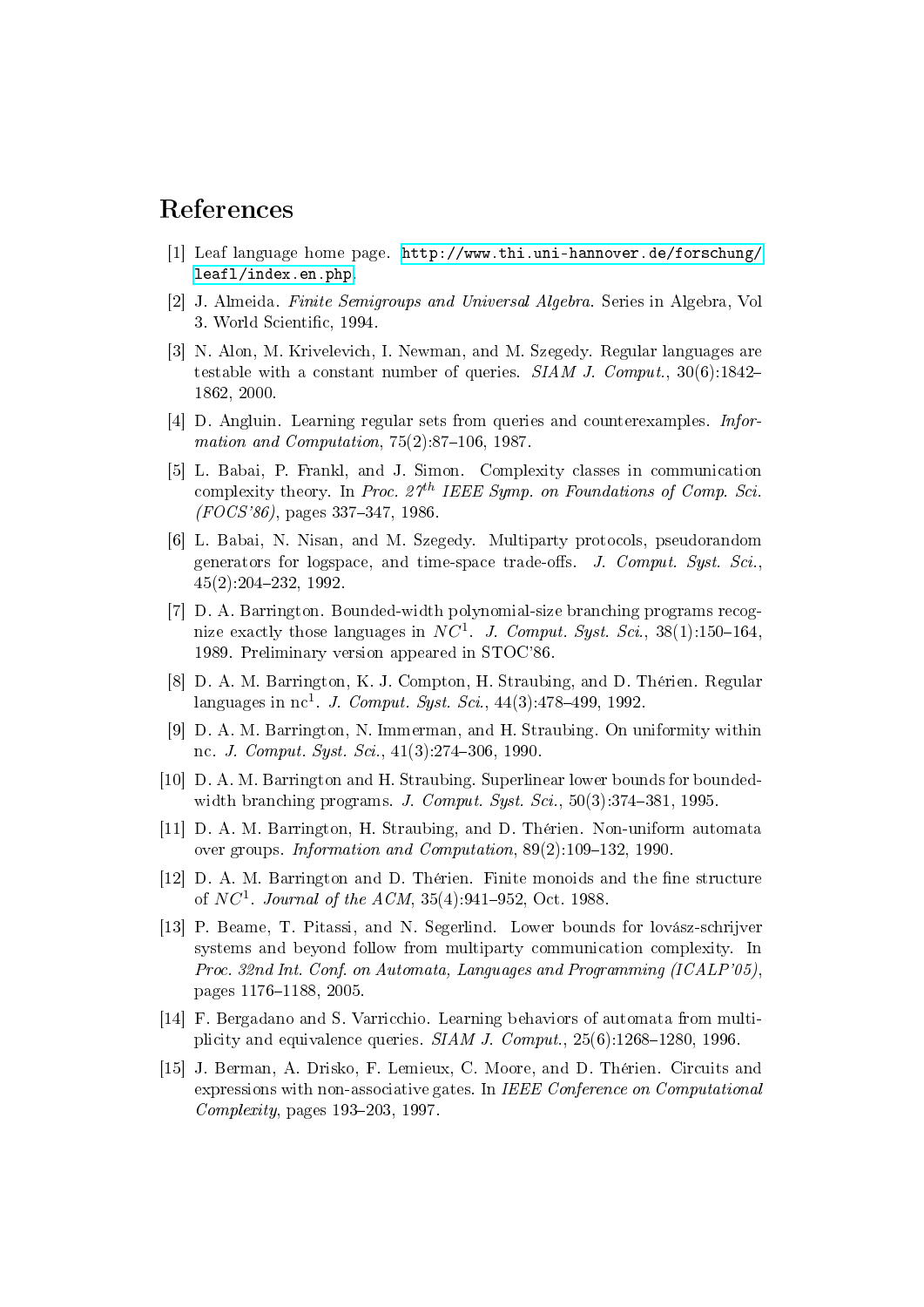- <span id="page-26-13"></span>[16] G. Bilardi and F. P. Preparata. Characterization of associative operations with prefix circuits of constant depth and linear size.  $SIAM$  J. Comput.  $19(2):246-255$ , 1990.
- <span id="page-26-6"></span>[17] B. Borchert. On the acceptance power of regular languages. Theor. Comput.  $Sci.$ , 148(2):207–225, 1995.
- <span id="page-26-12"></span>[18] A. K. Chandra, S. Fortune, and R. J. Lipton. Unbounded fan-in circuits and associative functions. J. Comput. Syst. Sci.,  $30(2):222-234$ , 1985.
- <span id="page-26-7"></span>[19] A. Chattopadhyay, A. Krebs, M. Szegedy, P. Tesson, and D. Thérien. Functions with bounded multiparty communication complexity. submitted for publication, 2006.
- <span id="page-26-1"></span>[20] J. Cohen, D. Perrin, and J.-E. Pin. On the expressive power of temporal logic. Journal of Computer and System Sciences, 46(3):271-294, 1993.
- <span id="page-26-11"></span>[21] K. J. Compton and H. Straubing. Characterizations of regular languages in low level complexity classes. In Current Trends in Theoretical Computer Science. pages 235246. 2001.
- <span id="page-26-5"></span>[22] C. Damm, M. Krause, C. Meinel, and S. Waack. On relations between counting communication complexity classes. J. Comput. Syst. Sci.,  $69(2):259-280, 2004$ .
- <span id="page-26-0"></span>[23] S. Eilenberg. Automata, Languages and Machines, volume B. Academic Press, 1976.
- <span id="page-26-2"></span>[24] Z. Ésik and P. Weil. Algebraic recognizability of regular tree languages. Theor.  $Comput. Sci.$ ,  $340(1):291-321, 2005.$
- <span id="page-26-10"></span>[25] M. Furst, J. B. Saxe, and M. Sipser. Parity, circuits, and the polynomialtime hierarchy. *Mathematical Systems Theory*,  $17(1):13-27$ , 1984. Preliminary version appeared in FOCS'81.
- <span id="page-26-14"></span>[26] R. Gavaldà, P. Tesson, and D. Thérien. Learning expressions and programs over monoids. Information and Computation, 2006. To appear.
- <span id="page-26-15"></span>[27] R. Gavaldà and D. Thérien. Algebraic characterizations of small classes of boolean functions. In Proc. of Symp. on Theoretical Aspects of Comp. Sci. (STACS'03), 2003.
- <span id="page-26-3"></span>[28] V. Grolmusz. Separating the communication complexities of MOD  $m$  and MOD  $p$  circuits. In Proc. 33rd IEEE FOCS, pages 278-287, 1992.
- <span id="page-26-4"></span>[29] V. Grolmusz. The BNS lower bound for multi-party protocols in nearly optimal. Information and Computation,  $112(1)$ :51-54, 1994.
- <span id="page-26-9"></span>[30] K. A. Hansen. Constant width planar computation characterizes  $\mathrm{acc}^0$ . In Proc. 21st Symp. on Theoretical Aspects of CS (STACS'04), pages 44-55 2004.
- <span id="page-26-8"></span>[31] K. A. Hansen, P. B. Miltersen, and V. Vinay. Circuits on cylinders. In  $14$ th Symp. on Fundamentals of Comp. Theory  $(FCT'03)$ , pages 171-182, 2003.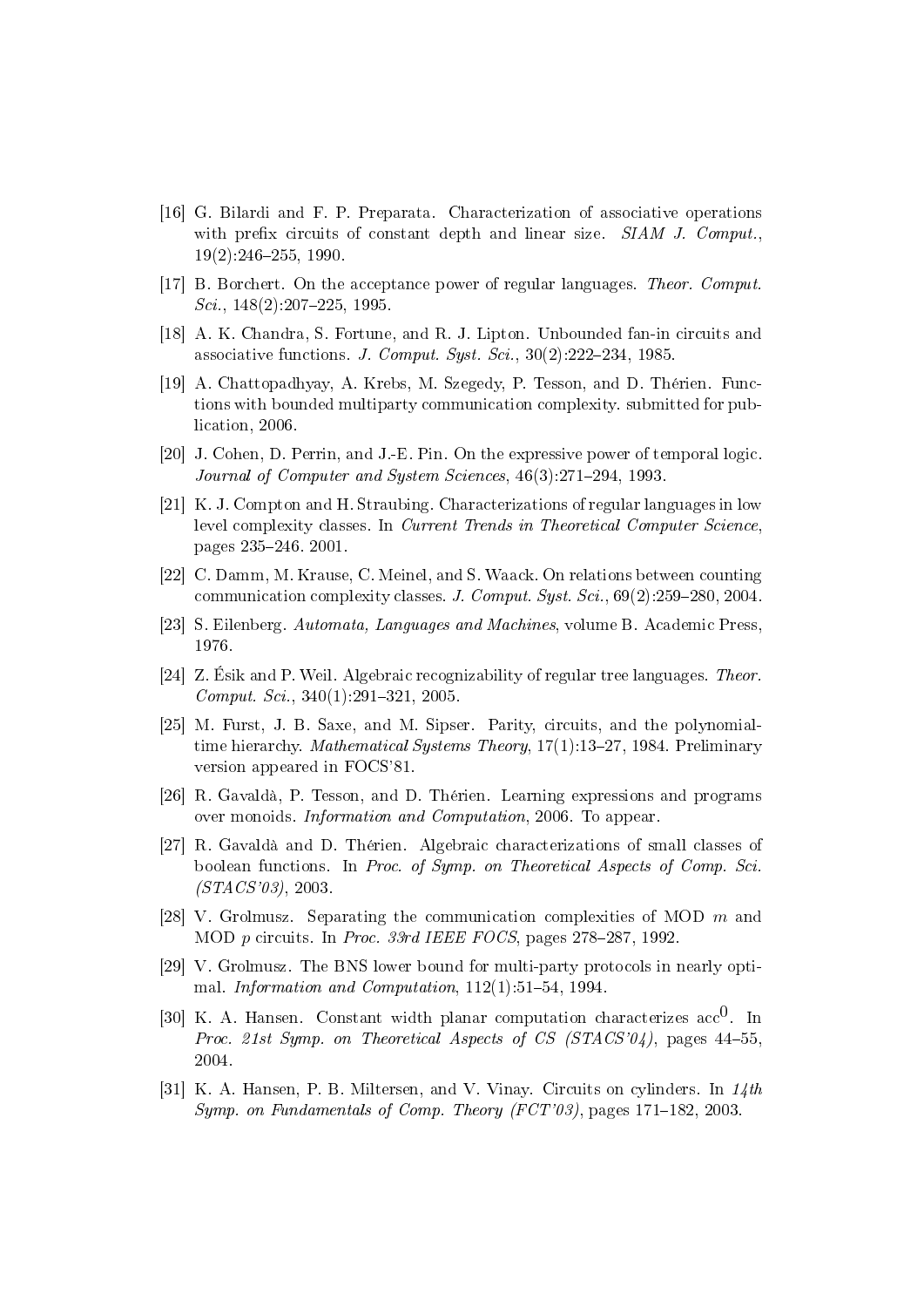- <span id="page-27-8"></span>[32] J. Håstad and M. Goldmann. On the power of small-depth threshold circuits. In Proc. 31st IEEE FOCS, pages  $610-618$ , 1990.
- <span id="page-27-3"></span>[33] U. Hertrampf, C. Lautemann, T. Schwentick, H. Vollmer, and K. Wagner. On the power of polynomial time bit-reductions. In Conf. on Structure in Complexity Theory, 1993.
- <span id="page-27-15"></span>[34] P. Jeavons, D. Cohen, and M. Gyssens. Closure properties of constraints. J.  $ACM$ ,  $44(4):527-548$ , 1997.
- <span id="page-27-14"></span>[35] B. Jenner, P. McKenzie, and D. Thérien. Logspace and logtime leaf languages. In Proceedings of the Ninth Annual Structure in Complexity Theory Conference, pages 242–254. IEEE Computer Society Press, 1994.
- <span id="page-27-5"></span>[36] J. A. W. Kamp. *Tense Logic and the Theory of Linear Order*. PhD thesis, University of California, Berkeley, 1968.
- <span id="page-27-10"></span>[37] M. Karchmer, I. Newman, M. E. Saks, and A. Wigderson. Non-deterministic communication complexity with few witnesses. J. Comput. Syst. Sci.,  $49(2):247-257, 1994.$
- <span id="page-27-2"></span>[38] M. Koucký, P. Pudlák, and D. Thérien. Bounded-depth circuits: separating wires from gates. In Proc. 37th ACM Symp. on Theory of Computing  $(TO C' 05)$ , pages 257–265, 2005.
- <span id="page-27-12"></span>[39] A. Krebs, K.-J. Lange, and S. Reifferscheid. Characterizing  $tc^0$  in terms of infinite groups. In Proc. 22nd Symp. on Theoretical Aspects of CS (STACS'05). pages 496-507, 2005.
- <span id="page-27-7"></span>[40] E. Kushilevitz and N. Nisan. Communication Complexity. Cambridge University Press, 1997.
- <span id="page-27-11"></span>[41] P. McKenzie, P. Péladeau, and D. Thérien. NC<sup>1</sup>: The automata theoretic viewpoint. Computational Complexity, 1:330-359, 1991.
- <span id="page-27-4"></span>[42] R. McNaughton and S. Papert. Counter-Free Automata. MIT Press, Cambridge, Mass., 1971.
- <span id="page-27-9"></span>[43] N. Nisan. The communication complexity of treshold gates. In Combinatorics, Paul Erdös is Eighty, Vol. 1, pages  $301-315$ , 1993.
- <span id="page-27-13"></span>[44] P. Péladeau and D. Thérien. Sur les langages reconnus par des groupes nilpotents. C.R. Acad. des Sci. Paris Sér. I Math.,  $306(2):93-95$ , 1988. English translation by A. Russell and S. Russell appears as TR01-040 of ECCC.
- <span id="page-27-0"></span>[45] J.-E. Pin. Varieties of formal languages. North Oxford Academic Publishers Ltd, London, 1986.
- <span id="page-27-1"></span>[46] J.-E. Pin. Syntactic semigroups. In G. R. et A. Salomaa, editor, Handbook of language theory, volume 1, chapter 10, pages 679–746. Springer Verlag, 1997.
- <span id="page-27-6"></span>[47] J. E. Pin and P. Weil. Profinite semigroups, Mal'cev products, and identities. Journal of Algebra,  $182:604-626$ ,  $1996$ .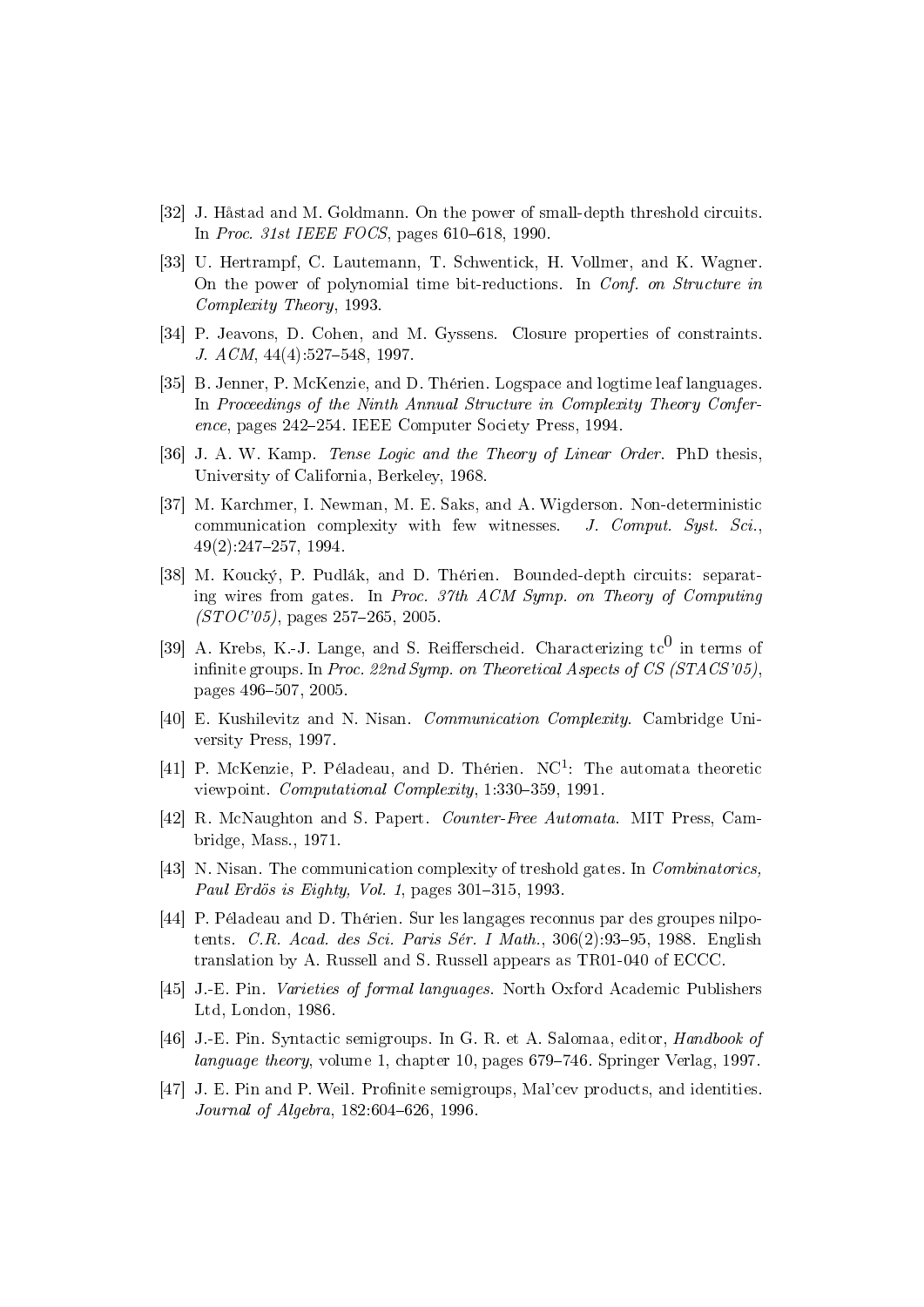- <span id="page-28-10"></span>[48] J. E. Pin and P. Weil. Polynomial closure and unambiguous product. Theory Comput. Systems, 30:383-422, 1997.
- <span id="page-28-13"></span>[49] P. Pudlák. An application of Hindman's theorem to a problem on communication complexity. To appear in Combinatorics, Probability and Computing, 2003.
- <span id="page-28-1"></span>[50] J.-F. Raymond, P. Tesson, and D. Thérien. An algebraic approach to communication complexity. Lecture Notes in Computer Science (ICALP'98) 1443:2940, 1998.
- <span id="page-28-11"></span>[51] R. Raz and P. McKenzie. Separation of the monotone NC hierarchy. In Proc.  $38^{th}$ th IEEE FOCS, 1997.
- <span id="page-28-0"></span>[52] M. P. Schützenberger. On finite monoids having only trivial subgroups.  $In$ formation and Control,  $8(2):190-194$ , 1965.
- <span id="page-28-3"></span>[53] I. Simon. Piecewise testable events. In Proc. 2nd GI Conf., pages 214–222 1975.
- <span id="page-28-15"></span>[54] R. Smolensky. Algebraic methods in the theory of lower bounds for boolean circuit complexity. In Proc.  $19^{th}$  ACM STOC, pages 77-82, 1986.
- <span id="page-28-5"></span>[55] H. Straubing. Finite Automata, Formal Logic and Circuit Complexity. Boston: Birkhauser, 1994.
- <span id="page-28-16"></span>[56] H. Straubing. When can one monoid simulate another? In Algorithmic Problems in Groups and Semigroups, pages 267–288. Birkhäuser, 2000.
- <span id="page-28-6"></span>[57] H. Straubing. Languages defined by modular quantifiers. *Information and*  $Computation, 166:112-132, 2001.$
- <span id="page-28-4"></span>[58] H. Straubing. On the logical description of regular languages. In Proc. of the 5th Latin American Theoretical Informatics Conference (LATIN '02), 2002.
- <span id="page-28-7"></span>[59] H. Straubing and D. Thérien. Regular languages defined by generalized firstorder formulas with a bounded number of bound variables. In Proc. of 18th Symp. on Theoretical Aspects of Comp. Sci. conference, pages 551-562, 2001.
- <span id="page-28-8"></span>[60] H. Straubing, D. Thérien, and W. Thomas. Regular languages defined by generalized quantifiers. Information and Computation, (118):289-301, 1995.
- <span id="page-28-14"></span>[61] M. Szegedy. Functions with bounded symmetric communication complexity, programs over commutative monoids, and ACC. J. Comput. Syst. Sci.,  $47(3)$ :  $405 - 423$ , 1993.
- <span id="page-28-12"></span>[62] P. Tesson. Computational Complexity Questions Related to Finite Monoids and Semigroups. PhD thesis, McGill University, 2003.
- <span id="page-28-9"></span>[63] P. Tesson and D. Thérien. Diamonds are forever: the variety DA. In G. Gomez, P. Silva, and J-E.Pin, editors, Semigroups, Algorithms, Automata and Languages. WSP, 2002.
- <span id="page-28-2"></span>[64] P. Tesson and D. Thérien. Monoids and computation. International Journal on Algebra and Computation,  $14(5-6)$ :801-816, 2004.